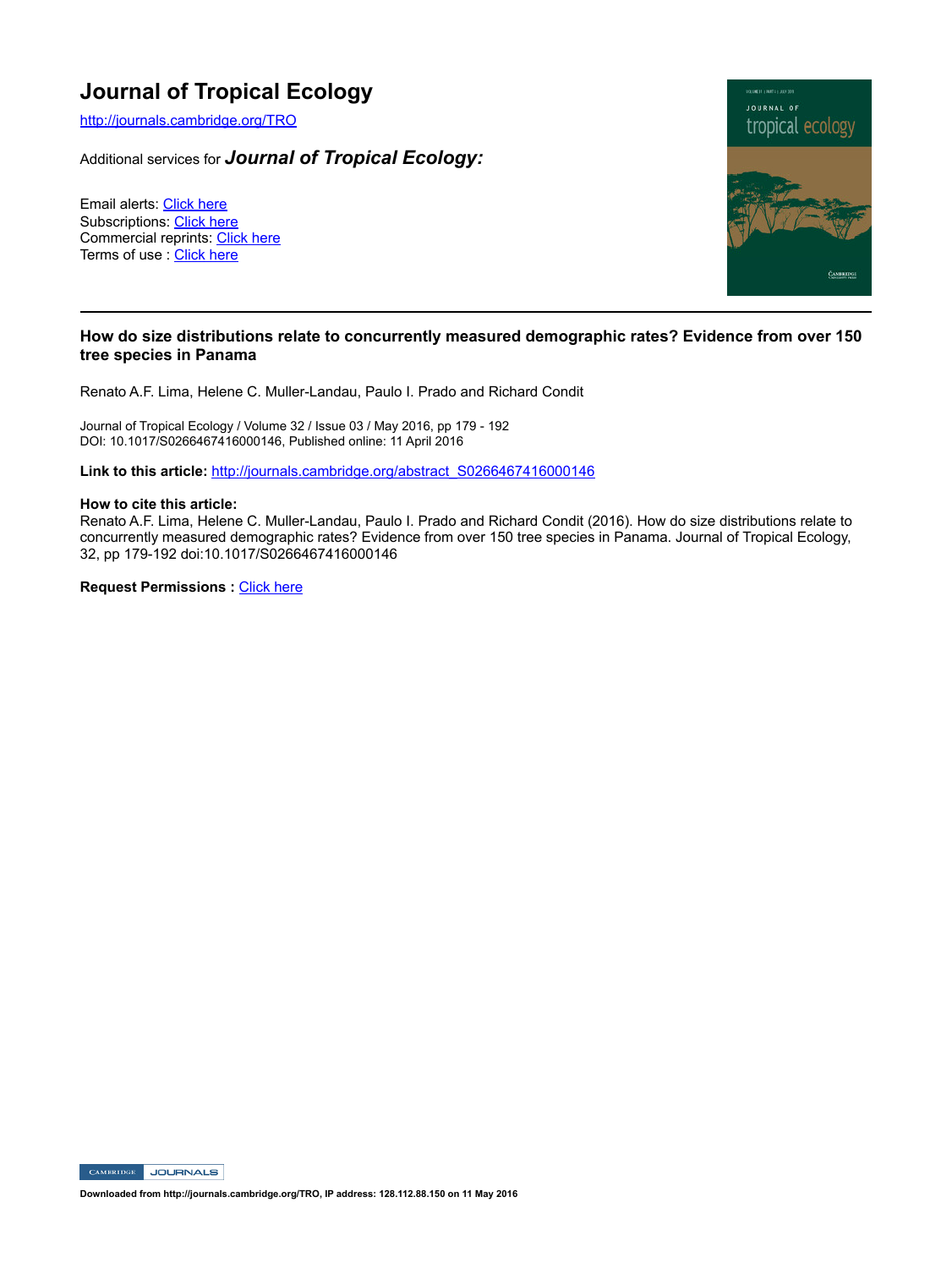# How do size distributions relate to concurrently measured demographic rates? Evidence from over 150 tree species in Panama

Renato A.F. Lima<sup>∗, 1</sup>, Helene C. Muller-Landau<sup>†</sup>, Paulo I. Prado<sup>∗</sup> and Richard Condit<sup>†</sup>

\* Laboratório de Ecologia Teórica (LET), Departamento de Ecologia, Universidade de São Paulo (USP), 05508-090, São Paulo, Brazil

<sup>†</sup> Smithsonian Tropical Research Institute, Box 0843-03092, Balboa, Ancón, Republic of Panama

(*Received 14 October 2015; revised 10 March 2016; accepted 10 March 2016; first published online 11 April 2016*)

**Abstract:** In stable populations with constant demographic rates, size distributions reflect size-dependent patterns of growth and mortality. However, population growth can also affect size distributions, which may not be aligned with current growth and mortality. Using 25 y of demographic data from the 50-ha Barro Colorado Island plot, we examined how interspecific variation in diameter distributions of over 150 tropical trees relates to growth–diameter and mortality–diameter curves and to population growth rates. Diameter distributions were more skewed in species with faster increases/slower decreases in absolute growth and mortality with diameter and higher population growth rates. The strongest predictor of the diameter distribution shape was the exponent governing the scaling of growth with diameter (partial  $R^2 = 0.20 - 0.34$ ), which differed among growth forms, indicating a role of life history variation. However, interspecific variation in diameter distributions was also significantly related to population growth rates (partial  $R^2 = 0.03$ –0.23), reinforcing that many populations are not at equilibrium. Consequently, although fitted size distribution parameters were positively related to theoretical predictions based on current size-dependent growth and mortality, there was considerable deviation. These analyses show that temporally variable demographic rates, probably related to cyclic climate variation, are important influences on forest structure.

Key Words: Barro Colorado Island, demographic equilibrium theory, diameter distribution, El Niño effects, forest structure, population growth, Weibull distribution

#### **INTRODUCTION**

Size distributions, represented by the number of individuals in different size classes, reflect fundamental demographic processes and are therefore frequently used to describe populations or communities. Size distributions depend on the rate at which individuals enter a given size class through recruitment or growth and the rate that they exit through mortality or growth (Van Sickle [1977\)](#page-10-0). Any factor altering baseline demographic patterns will eventually affect size distributions. Disturbance events, competition and cyclic climate changes may all leave signatures (Condit *et al.* [1995,](#page-9-0) [2004;](#page-9-0) Goff & West [1975,](#page-9-0) Nakagawa *et al.* [2000,](#page-10-0) Toledo *et al.* [2013,](#page-10-0) Wright *et al.* [1999\)](#page-10-0). In forest ecosystems, tree diameter distributions have therefore been used to infer forest stability, speciesspecific strategies of regeneration and population trends

(Feeley *et al.* [2007,](#page-9-0) Kohira & Ninomiya [2003,](#page-9-0) Kohyama *et al.* [2015,](#page-9-0) Wright *et al.* [2003\)](#page-10-0).

On first principles, diameter distributions depend critically on how growth and mortality are related to tree size, and on population growth rates (Coomes & Allen [2007,](#page-9-0) Kohyama *et al.* [2003,](#page-9-0) Lorimer*et al.* [2001,](#page-9-0) Muller-Landau *et al.* [2006\)](#page-9-0). Decreasing growth with size, for instance, results in diameter distributions with lower skewness (i.e. less asymmetrical and more modal), as do declining populations (Condit *et al*. [1998,](#page-9-0) Leak [2002\)](#page-9-0). Analytical and simulation analyses have shown that in stable populations, particular patterns of growth and mortality in relation to stem diameter can lead to particular shapes of diameter distributions (Leak [2002,](#page-9-0) Lorimer & Frelich [1984\)](#page-9-0). Muller-Landau *et al.* [\(2006\)](#page-9-0) provided explicit theoretical predictions of size distributions based on different growth-diameter and mortality-diameter functions, under the assumption that populations are at demographic equilibrium, that is, that demographic rates and population size are constant in time.

<sup>&</sup>lt;sup>1</sup> Corresponding author. Email:  $\text{raffima}(\partial\!\!\partial\!\!\psi)$ .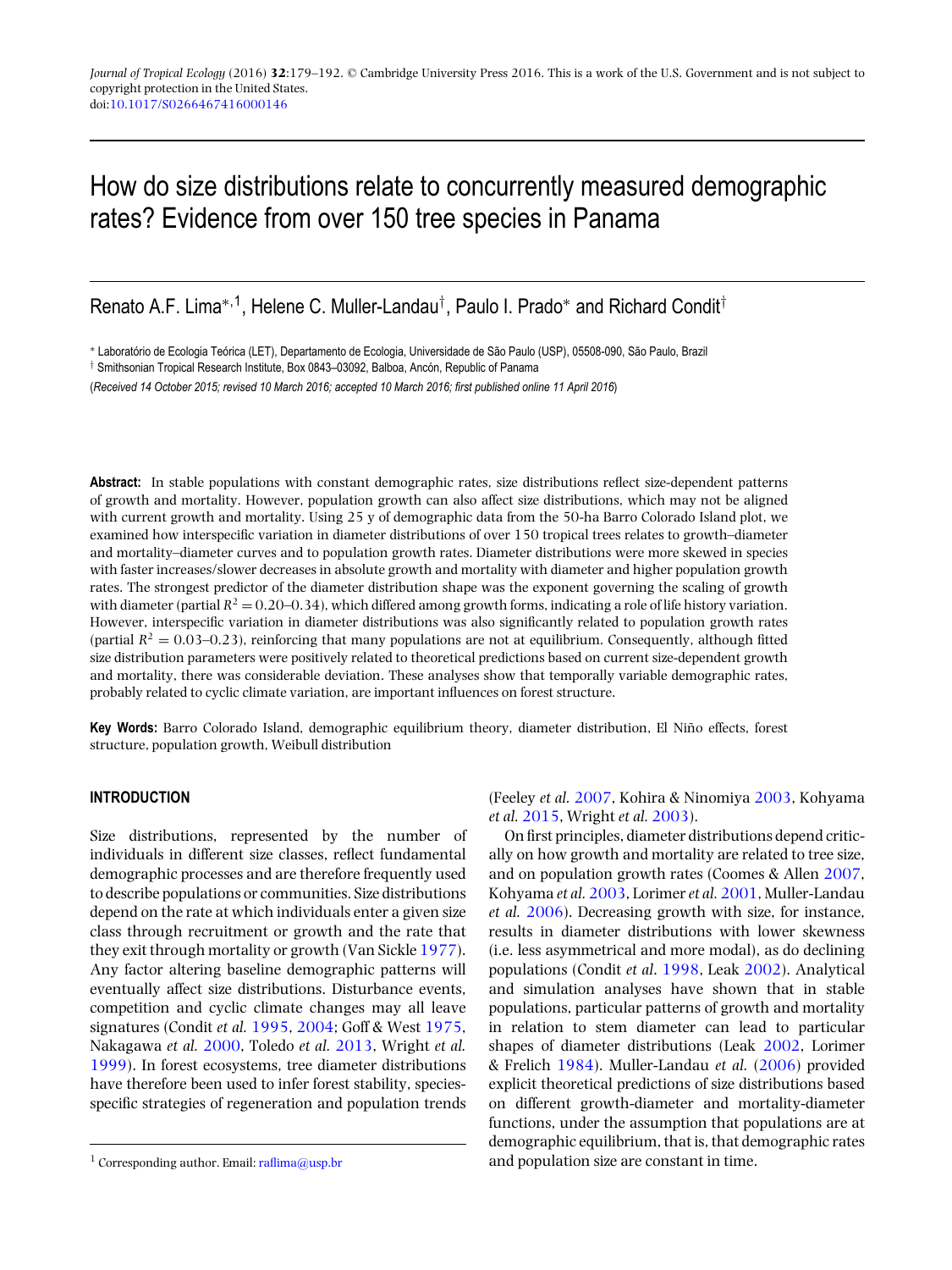Interspecific variation in size distributions is related to growth and mortality patterns, reflecting interspecific differences in shade-tolerance (Wright *et al.* [2003\)](#page-10-0), adult stature (Iida *et al*. [2014,](#page-9-0) King *et al.* [2006\)](#page-9-0) and light utilization strategy (Kohyama *et al.* [2015\)](#page-9-0). However, these relationships can be weak for community-level size distributions (Muller-Landau *et al.* [2006\)](#page-9-0) or even non-existent for some species (Condit *et al.* [1998\)](#page-9-0). Some of these differences can be explained by non-zero population growth (Bin *et al*. [2012,](#page-9-0) Condit *et al*. [1998\)](#page-9-0), with diameter distributions better fitted by predictions that incorporate population growth rates together with growth and mortality functions (Kohyama *et al*. [2015\)](#page-9-0). Additional unexplained variation presumably reflects temporal changes in demographic rates – that is, size distributions reflect past rates which may differ from current ones.

In this study, we empirically evaluate how tree size distributions of individual species are related to their concurrently measured demographic rates within a Neotropical tree community. We use 25 y of data on individual tree demographic data from the 50-ha Barro Colorado Island (BCI) forest plot to fit growth-diameter functions, mortality-diameter functions, and size distributions for over 150 tree species. We investigate how species-specific demographic rates and size distributions vary among growth forms and over time, and how interspecific variation in diameter distribution relates to variation in concurrently measured mortality-diameter, growth-diameter curves and population growth rates.We also evaluate the specific predictions of Muller-Landau *et al.* [\(2006\)](#page-9-0) regarding the quantitative relationship of species diameter-distribution parameters to their size-dependent growth and mortality parameters.

#### **METHODS**

#### **Study site and plot census**

Barro Colorado Island (BCI) is located in Gatun Lake, Panama, and is covered in semi-deciduous moist tropical forest. Mean temperature is 31°C and mean rainfall is  $2551$  mm y<sup>-1</sup> with a 4-mo dry season from mid-December until mid-April (Leigh *et al.* [2004\)](#page-9-0). The forest dynamics plot has an area of 50 ha  $(1000 \times 500 \text{ m})$  and is located in a fairly flat area (120 to 160 m asl) in the centre of the island (9°9′N, 79°51′W). The plot is mostly old-growth forest undisturbed for at least 400 y, except for approximately 2 ha covered by secondary forest of around 100 y old. These and other details on the physical environment, forest structure and composition can be found in Leigh *et al.* [\(2004\)](#page-9-0). During 1981–1983, all freestanding, woody stems  $\geq 10$  mm dbh (diameter at breast

height – 1.3 m, or above buttresses) inside the 50-ha plot were tagged, identified to species and measured for dbh with a precision of 1 mm (detailed methods are given in Condit [1998\)](#page-9-0). New censuses were carried out in 1985 and then every 5 y until 2010, resulting in a total of seven censuses. At each recensus, the number of new recruits and new deaths were recorded and all recruits and surviving individuals had their dbh (re)measured.

#### **Fitting size distributions**

Diameter distributions were fitted for all 174 species with 30 or more individuals, having secondary stem growth (no palms), and whose largest individuals are taller than 4m and have dbh greater than 80mm. The last criterion excludes small shrubs whose life cycles are often completed below the dbh cut-off, thus concealing a large proportion of their size distribution. Species were divided into four growth forms based on height of the adult plant (Hubbell & Foster [1986\)](#page-9-0): large shrubs (hereafter referred to simply as shrubs), understorey, midstorey and canopy trees.

Dbh distributions of each species at each census were fitted using the Weibull distribution (Bailey & Dell [1973\)](#page-9-0), a commonly used distribution which provides a good description of tree diameter distributions (Lima*et al.*[2015,](#page-9-0) Muller-Landau *et al.* [2006\)](#page-9-0). Because the dbh data is leftcensored, we used the truncated Weibull, which takes the form:

$$
f(x) = \frac{\beta}{\alpha} \left(\frac{x}{\alpha}\right)^{\beta-1} e^{-\left(\frac{x - x_{min}}{\alpha}\right)^{\beta}}, \quad x \geq x_{min},
$$

where  $\beta$  and  $\alpha$  are the shape and scale parameters, and *xmin* is the minimum size for which dbh data are available. The Weibull reduces to an Exponential (or reverse-J) distribution when  $\beta$  equals 1 (distribution skewness = 2). to more skewed distributions with more small individuals relative to large individuals when  $\beta < 1$  (skewness > 2) and to less skewed distribution when  $\beta > 1$  (skewness < 2). When  $\beta$  approaches 3.6, the Weibull approximates the normal distribution (skewness  $= 0$ ). The parameter  $\alpha$  is closely related to the median of the distribution. We set  $x_{\text{min}}$  at 10.5 mm, the minimum dbh (10 mm) plus half of the dbh measurement precision (0.5 mm), because the number of individuals in the 9.5–10.5 mm dbh category is underestimated. In the case of multiplestemmed individuals, we used only the dbh of the largest stem. The truncated Weibull was fitted using maximum likelihood techniques and numerical optimization (Bolker [2008,](#page-9-0) Burnham & Anderson [2002\)](#page-9-0). All fits were visually inspected to check for convergence problems. When such problems were detected, we varied the starting values of parameters and/or the optimization method until convergence was reached (Bolker [2008\)](#page-9-0).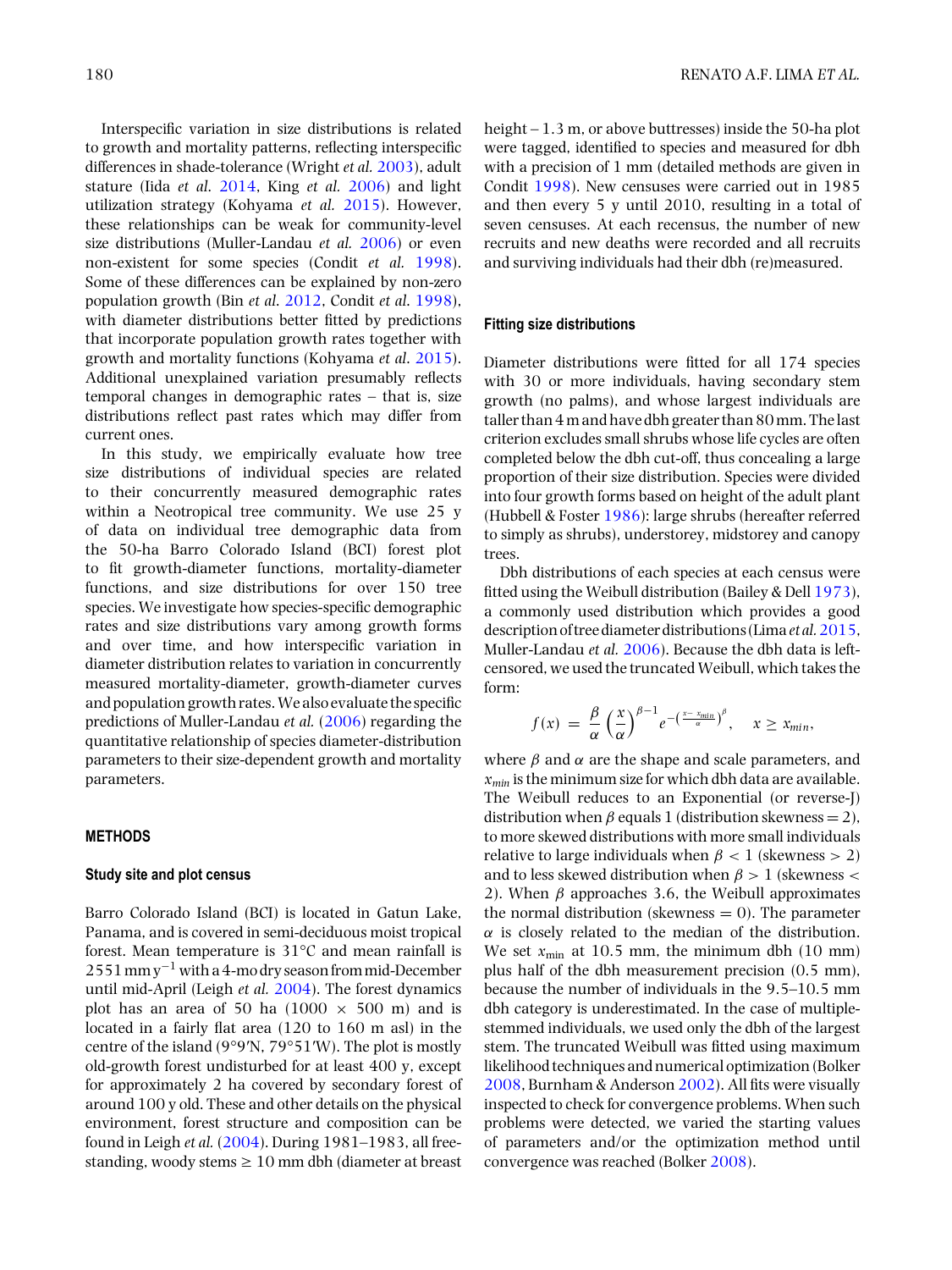#### **Demographic analyses**

For each census interval we calculated the annual diameter growth (*g*) for each individual and the annual mortality  $(m)$ , recruitment  $(r)$  and population growth  $(\lambda)$ for each species following Condit *et al.* [\(1999\)](#page-9-0):

$$
g = \frac{dbh_t - dbh_0}{t}, \quad m = \frac{\ln N_0 - \ln S_t}{t},
$$

$$
r = \frac{\ln N_t - \ln S_t}{t} \quad \text{and} \quad \lambda = \frac{\ln N_t - \ln N_0}{t},
$$

where  $dbh_t$  and  $dbh_0$  are the individual dbh at times t and at time 0,  $N_t$  and  $N_0$  are the population sizes at times  $t$  and 0, and  $S_t$  is the number of survivors at time  $t$ . Values of population growth  $\lambda < 0$  indicate population decline, while values  $\lambda > 0$  indicate the opposite. We excluded the first census interval from growth analysis due to measurements taken around buttresses in this census and due to dbh rounding down to the lower 5 mm for trees less than 50 mm dbh in both the first and second census. To account for dbh rounding in the second census, the dbh of the third census was also rounded down for relevantindividuals before calculating*g* for that census interval, a procedure that generates unbiased estimates of *g* (Condit *et al.* [1993\)](#page-9-0). In addition, we excluded from growth analysis records where stems were measured at different heights in different censuses and the extreme cases in which individual stems were reported to shrink >25% or grow >75 mm y−<sup>1</sup> in dbh (Condit *et al.* [1999,](#page-9-0) Rüger *et al.* [2011\)](#page-10-0).

Species growth-dbh and mortality-dbh curves were constructed by averaging stem growth and mortality rates for each dbh class. Both curves were obtained separately for each of the five census intervals considered here. Size class limits were chosen to be approximately evenly distributed on a log(dbh) scale (10, 12, 14, 16, 18, 20, 24, 28, 32, 36, 40, 45, 50, 60, 70, 80, 90, 100, 120, 140, 160, 180, 200, 240, 280, 320, 360, 400, 450, 500, 600, 700, 800, 900 and 1000 mm; following Muller-Landau *et al.* [2006\)](#page-9-0). The use of averages within size classes was adopted to avoid bias related to the larger number of small individuals and to deal with negative growth observations related to measurement errors. Binning growth into size classes provided estimates that were reasonably well correlated with the ones obtained by Rüger & Condit  $(2012)$  $(2012)$  in an analysis that explicitly accounted for dbh measurement errors (Appendices 1, 2).

Mean growth-dbh and mortality-dbh curves were fitted with power functions for continuous growth rates:

$$
g(\text{dbh}) = a_g \text{dbh}^{b_g},
$$

$$
m\left( dbh\right) =a_{m}dbh^{b_{m}},
$$

where *g*(dbh) is the instantaneous absolute diameter growth rate, and m(dbh) is the instantaneous mortality probability. Under the assumption that both rates change continuously as trees grow, these power function imply the following expectations for the diameter at time *t*, dbh, and the survival probability,  $exp(-\mu)$ , of an individual with initial diameter dbh<sub>0</sub> (Muller-Landau et al. [2006\)](#page-9-0):

$$
dbh_t = \left[ dbh_0^{1-b_g} + a_g (1-b_g) t \right]^{1/1-b_g},
$$
  
\n
$$
\mu = \frac{a_m}{a_g (1-b_g+b_m)}
$$
  
\n
$$
\times \left\{ \left[ dbh_0^{1-b_g} + a_g (1-b_g) t \right]^{1-b_g+b_m/1-b_g} - dbh_0^{1-b_g+b_m/1-b_g} \right\}
$$

These were the equations used to fit growth-dbh and mortality-dbh curves; full details of how they were derived are provided by Muller-Landau*et al.*[\(2006\)](#page-9-0). Note that the estimated dbh-dependent mortality parameters depend on the estimated growth parameters *ag* and *bg*. Power function parameters were estimated using ordinary least squares on logarithmically transformed data for each census interval. Growth-dbh and mortality-dbh curves were fitted only for census interval in which a species had at least 30 individuals. We excluded species that had fewer than 30 deaths in the 30 y of monitoring. In total, 169 species met these criteria.

#### **Relating size distributions and demography**

The relationship between dbh distribution shapes and demographic rates was evaluated by regressing the Weibull shape parameter  $\beta$  for individual species on  $b_{a}$ ,  $b_m$  and  $\lambda$  using generalized linear models, with replicate analysesfor each censusinterval. Because the distribution of residuals was not normal we used a Gamma error distribution. The amount of variation explained by the regressions was evaluated by the pseudo- $R^2$  (i.e. 1 − residual deviance/null deviance; Zuur *et al.* [2009\)](#page-10-0) and we performed analyses of deviance and Chi-squared tests to evaluate the effect of individual demographic variables on  $\beta$ . These regressions were fitted for all species combined and for each growth form separately. We inspected how the fitted Weibull parameters  $β$  and  $α$  and  $b_g$ ,  $b_m$  and  $λ$ vary among growth forms using Chi-squared tests as well, with species as random effects to account for the repeated measures made for every species at each census interval. We also assessed the importance of annual mortality (*m*) and recruitment (*r*) to  $\lambda$  and consequently to the shape of species size distributions using a similar analysis but separately by census interval and using the normal error distribution.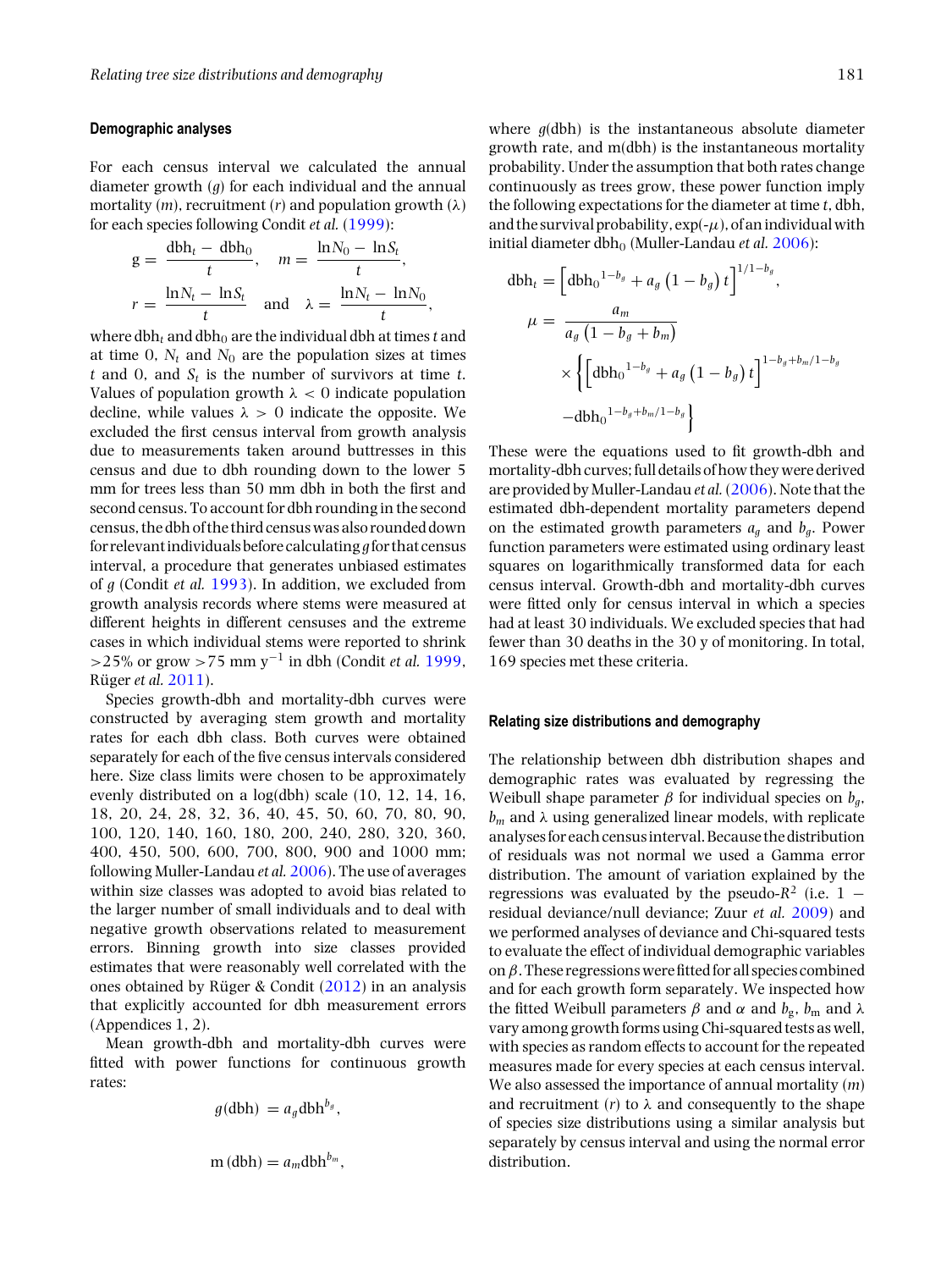**Table 1.** Summary statistics by growth form of the Weibull parameters ( $\beta$  and  $\alpha$ ) of the fitted size distributions, power-function exponents fitted to growth-dbh  $(b_g)$  and mortality-dbh  $(b_m)$  curves and population growth rate  $(\lambda)$  at the Barro Colorado Island 50-ha plot. Values are means  $\pm$  SD over all combinations of species and census interval. Chi-squared statistics  $(\chi^2)$  present the results of analyses of deviance across growth forms with species as random effects. Superscript letters indicate significantly different groups. Because the power function could not be fitted for some of the growth and/or mortality curves, the number of degrees of freedom (df) varied between  $b_g$  and  $b_m$ . Number of species of shrub, understorey, midstorey and canopy species are 13, 38, 50 and 73, respectively.  $***: P < 0.001$ ; ns = not significant (P > 0.05).

|               | Shrub                    | Understorey             | Midstorey               | Canopy                     | $\chi^2$ (df)    |
|---------------|--------------------------|-------------------------|-------------------------|----------------------------|------------------|
| $\beta$       | $1.28 \pm 0.41^{\rm a}$  | $1.08 \pm 0.55^{\circ}$ | $0.89 \pm 0.44^c$       | $0.64 \pm 0.35^{\text{d}}$ | $45.9(1212)$ *** |
| $\alpha$      | $22.8 \pm 10.8^{\circ}$  | $27.8 \pm 19.9^{\rm a}$ | $51.0 \pm 46.6^{\circ}$ | $90.6 \pm 135.6^c$         | $14.7(1212)$ *** |
| $b_{\rm g}$   | $-0.16 \pm 0.45^{\circ}$ | $0.09 \pm 0.41^{\rm b}$ | $0.28 \pm 0.31^c$       | $0.48 \pm 0.24^d$          | $30.1(790)$ ***  |
| $b_{\rm m}$   | $-0.07 \pm 0.46$         | $-0.11 \pm 0.44$        | $-0.07 \pm 0.44$        | $-0.10 \pm 0.39$           | $0.12(793)$ ns   |
| $\lambda$ (%) | $-0.29 \pm 4.52$         | $-0.26 \pm 2.93$        | $-0.24 \pm 3.98$        | $-0.30 \pm 2.95$           | $0.14(794)$ ns   |

We used standardized major axis regression on logtransformed values to test how fitted Weibull size distribution parameters for each species and census related to predictions from a demographic equilibrium derivation of the Weibull (Muller-Landau *et al.* [2006\)](#page-9-0). In particular, under the assumption of constant population size, power-function growth and constant mortality with respect to dbh, the predicted Weibull parameters are:

$$
\hat{\beta} = 1 - b_g,
$$
  

$$
\hat{\alpha} = \left(\frac{a_g \times (1 - b_g)}{m}\right)^{1/(1 - b_g)},
$$

where  $b_g$  and  $a_g$  are the parameters of the fitted power function growth curve and *m* is the mean annual mortality rate for the corresponding census intervals. We chose to use standardized major axis regression to evaluate the relationship between predicted and observed parameters because there is uncertainty associated with the estimates of both predicted and observed Weibull parameters (Smith [2009\)](#page-10-0). Although the majority of species had growth-dbh curves that were well described by power functions, some species had non-monotonic curves. Given that the theoretical predictions above are based on power-function growth (Muller-Landau *et al.* [2006\)](#page-9-0), this analysis was conducted with and without these species.

Although the Weibull parameter  $\alpha$  was generally strongly correlated with the mean of the dbh distribution and, consequently, with growth form,  $\alpha$  estimates often took very small values  $(0.00002 < \alpha < 0.8)$  for heavily skewed distributions (27 cases with  $\beta$  < 0.25). The value of  $\beta = 0.25$  was set as an approximate threshold below which  $\alpha$  tended towards such small values. We fixed  $\alpha$  at zero to check whether these very low estimates were related to estimates being on the boundary of the parameter space. Fits with  $\alpha$  fixed at zero performed

significantly less well than those in which  $\alpha$  was fitted, meaning that parameter estimates were not on the boundary. These very low  $\alpha$  estimates correspond to predictions of extremely high densities of trees less than 10 mm dbh that we know do not correspond to reality and were most probably related to a restriction of the truncated Weibull in describing distributions with great contributions of small and extreme values of diameter at the same time. Thus, we omitted these  $\alpha$  estimates from the analyses linking the observed and predicted Weibull parameters. All analyses were performed using R version 2.15.1 [\(www.R-project.org\)](http://www.R-project.org).

### **RESULTS**

Diameter distributions were markedly skewed in all census intervals with 60–75% of species having Weibull shape parameter  $\beta$  < 1 (Appendix 3). Estimates of  $β$  ranged from  $≤$  0.15 (e.g. *Chrysophyllum cainito*, *Platymiscium pinnatum* and *Tetragastris panamensis*) to >2 (e.g. *Gustavia superba*, *Herrania purpurea* and *Talisia nervosa*). No species had truly asymmetrical distributions  $(\beta \approx 3.6)$ , which are found at BCI only among palms (not included in the analysis). The fit of the Weibull to the diameter distribution for all species can be accessed in the Smithsonian data archive at [http://dx.doi.org/10.5479/10088/28131.](http://dx.doi.org/10.5479/10088/28131) Shrub and understorey species had less skewed distributions (higher  $\beta$ ) while midstorey and canopy species tended to have more skewed ones (Table 1).

Around 80% of species had positive growth exponents  $(b_a)$  and 60% had negative mortality exponents  $(b_m - b_a)$ Appendix 4). The exponent  $b_q$  varied among growth forms while  $b_m$  and population growth ( $\lambda$ ) did not (Table 1). Over the 30 y of monitoring, 56% of the species had negative λ. Population decline can be caused by decreases in recruitment or increases in mortality. For all but one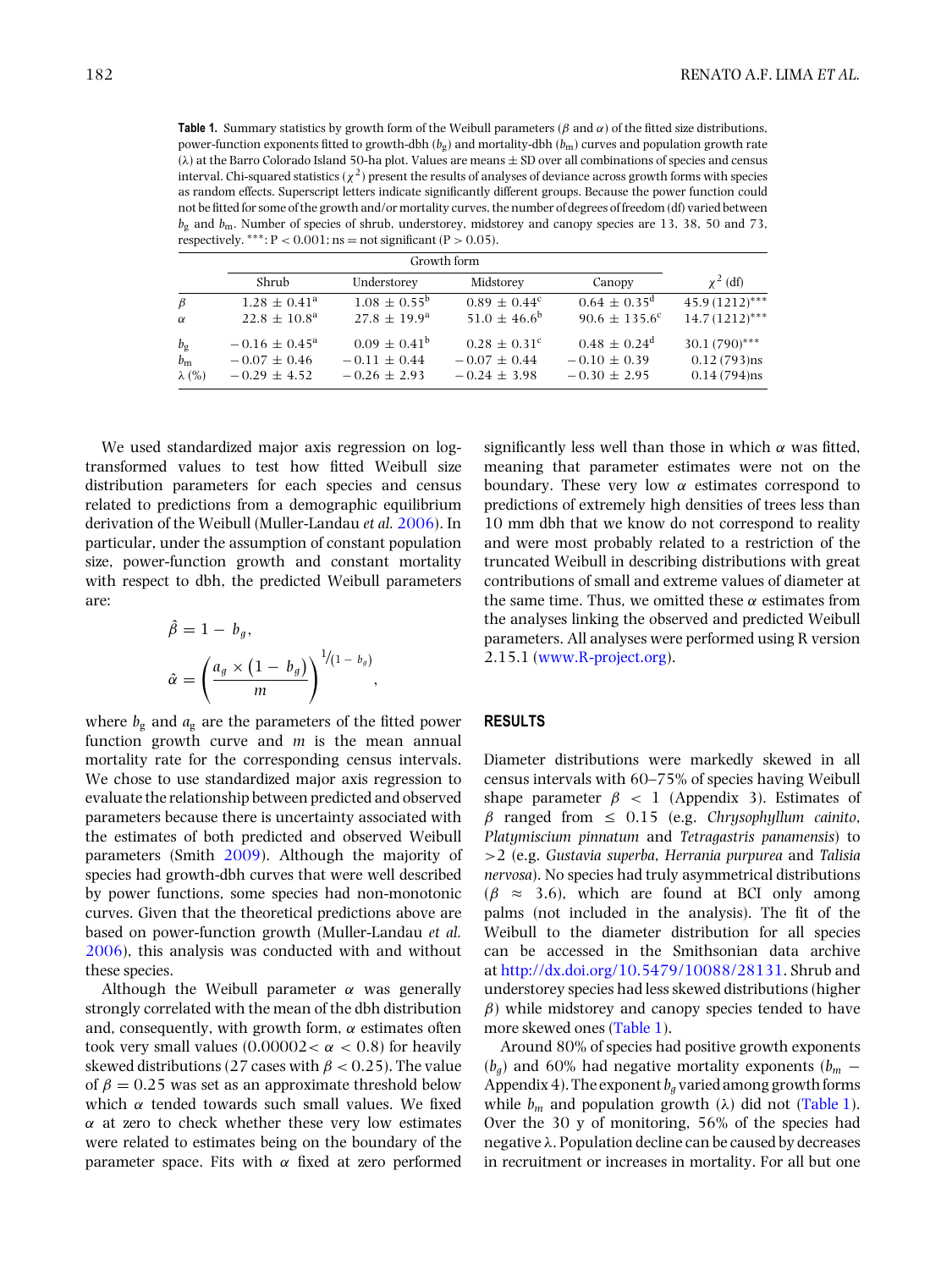**Table 2.** Results of the multiple generalized linear regression of the Weibull shape parameter  $\beta$  of tree species size distributions on the growth-dbh curve exponent  $(b_g)$ , the mortality-dbh curve exponent  $(b_m)$  and the population growth rate  $(\lambda)$  in the Barro Colorado Island 50-ha plot. Analyses were performed separately for each census interval, and they related size distributions at the end of the census interval to demographic rates assessed in that census interval. Values of the regression coefficients of each demographic variable and their respective standard error (Est.  $\pm$  SE), *t*-test and pseudo- $R^2$  are given with the Chi-squared statistics ( $\chi^2$ ) of the overall model for each interval. df: degrees of freedom; \*: P < 0.05; \*\*; P < 0.01; \*\*\*; P < 0.001; ns = not significant (i.e. P > 0.05).

| Intervals $(\chi^2; df)$ | Variable    | Est. $\pm$ SE     | t-test     | Partial- $R^2$ |
|--------------------------|-------------|-------------------|------------|----------------|
| $1985 \rightarrow 1990$  | $b_{\rm g}$ | $-0.89 \pm 0.09$  | $-9.6***$  | 0.343          |
| $(\chi^2 = 45.6^{***};$  | $b_{\rm m}$ | $-0.12 \pm 0.07$  | $-1.85*$   | 0.028          |
| $df = 155$               | λ           | $-6.19 \pm 1.17$  | $-5.27***$ | 0.097          |
| $1990 \rightarrow 1995$  | $b_{\rm g}$ | $-0.77 \pm 0.11$  | $-6.57***$ | 0.275          |
| $(x^2 = 29.9^{***};$     | $b_{\rm m}$ | $-0.26 \pm 0.09$  | $-2.86**$  | 0.057          |
| $df = 154$               | λ           | $-4.33 \pm 1.53$  | $-2.83**$  | 0.028          |
| $1995 \rightarrow 2000$  | $b_{\rm g}$ | $-0.70 \pm 0.09$  | $-7.38***$ | 0.205          |
| $(x^2 = 32.1***;$        | $b_{\rm m}$ | $-0.30 \pm 0.08$  | $-3.53***$ | 0.086          |
| $df = 154$               | λ           | $-6.97 \pm 1.48$  | $-4.71***$ | 0.063          |
| $2000 \rightarrow 2005$  | $b_{\rm g}$ | $-0.89 \pm 0.09$  | $-9.57***$ | 0.202          |
| $(\chi^2 = 35.7^{***};$  | $b_{\rm m}$ | $0.03 \pm 0.09$   | $0.34$ ns  | 0.002          |
| $df = 153$               | λ           | $-9.32 \pm 1.29$  | $-7.23***$ | 0.186          |
| $2005 \rightarrow 2010$  | $b_{\rm g}$ | $-0.77 \pm 0.09$  | $-8.15***$ | 0.230          |
| $(\chi^2 = 51.8^{***};$  | $b_{\rm m}$ | $-0.11 \pm 0.09$  | $-1.12$ ns | 0.011          |
| $df = 157$               | λ           | $-11.36 \pm 1.29$ | $-8.83***$ | 0.229          |

census interval available for the BCI plot, interspecific variation in  $\lambda$  was explained more by variation in recruitment than by variation in mortality (regression of  $\lambda$  on log(*r*) and log(*m*): partial  $R^2 = 0.21 - 0.49$  for log(*r*) vs.  $0.03-0.24$  for  $log(m)$ ; all analyses had  $P < 0.0001$ ).

The Weibull shape parameter  $\beta$  was significantly negatively related to  $b_g$  and  $\lambda$  across species in all census intervals, and negatively related with  $b_m$  in three of five census intervals (Table 2). That is, diameter distributions were less skewed (higher  $\beta$ ) for populations with relatively higher growth and mortality rates at small compared with large dbh (lower  $b_g$  and  $b_m$ ), and lower population growth rates (lower  $\lambda$ ). Indeed, 80% of the species with the least skewed distributions ( $\beta > 2$ ) had negative *b<sub>g</sub>*; e.g. *T*. *nervosa* [\(Figure 1\)](#page-6-0). Consistent with the general effects of  $λ$ , there were examples of high  $β$  associated with population decline (e.g. *Celtis schippii* and *Erythrina costaricensis*) and low  $\beta$  associated with population increase (e.g. *Hampea appendiculata* and *Miconia argentea*). Estimates of the demographic parameters for all species are given at [http://dx.doi.org/10.5479/10088/28131.](http://dx.doi.org/10.5479/10088/28131) At the community level, there was substantial variation in mean  $λ$  and  $β$  over time, with a trend for concurrent changes between these two parameters [\(Figure 2\)](#page-7-0).

The growth exponent  $b_q$  explained the largest proportion of the variation in  $\beta$  for every census interval (partial  $R^2$  of 0.20–0.34), while the amount of variation explained by  $\lambda$  and  $b_m$  was lower and varied with the census interval (Table 2). Overall regression results were similar when we considered growth forms separately, although the effect of  $b_m$  on  $\beta$  was statistically significant only for understorey and midstorey species (Appendix 5). Similar results were obtained when species with non-monotonic growth-dbh and mortality-dbh curves were excluded or when using qualitative classifications of growth-dbh and mortality-dbh curve shape (i.e. decreasing, constant, increasing, n-shaped or u-shaped – Appendices 6, 7) instead of  $b_g$  and  $b_m$  (results not shown).

For all census intervals, the observed Weibull parameters were positively related to the parameters expected based on the analytical derivations parameterized with fitted power-function growth and constant mortality parameters. We found fairly narrow confidence intervals for the slope of the major axis regression for  $\beta$  that included 1, but the corresponding intervals for the slope for  $\alpha$  generally did not [\(Figure 3\)](#page-8-0). More generally, the relationship between observed and predicted  $\alpha$  was much more variable than for  $β$ , even when non-monotonic growth curves were excluded (results not shown). It is important to note that species with highly skewed distributions (observed  $\beta$  < 0.25) were not included in this analysis.

#### **DISCUSSION**

Tree size distributions were related to concurrently measured demographic rates across species. The shape of growth-dbh curves and population growth rates were the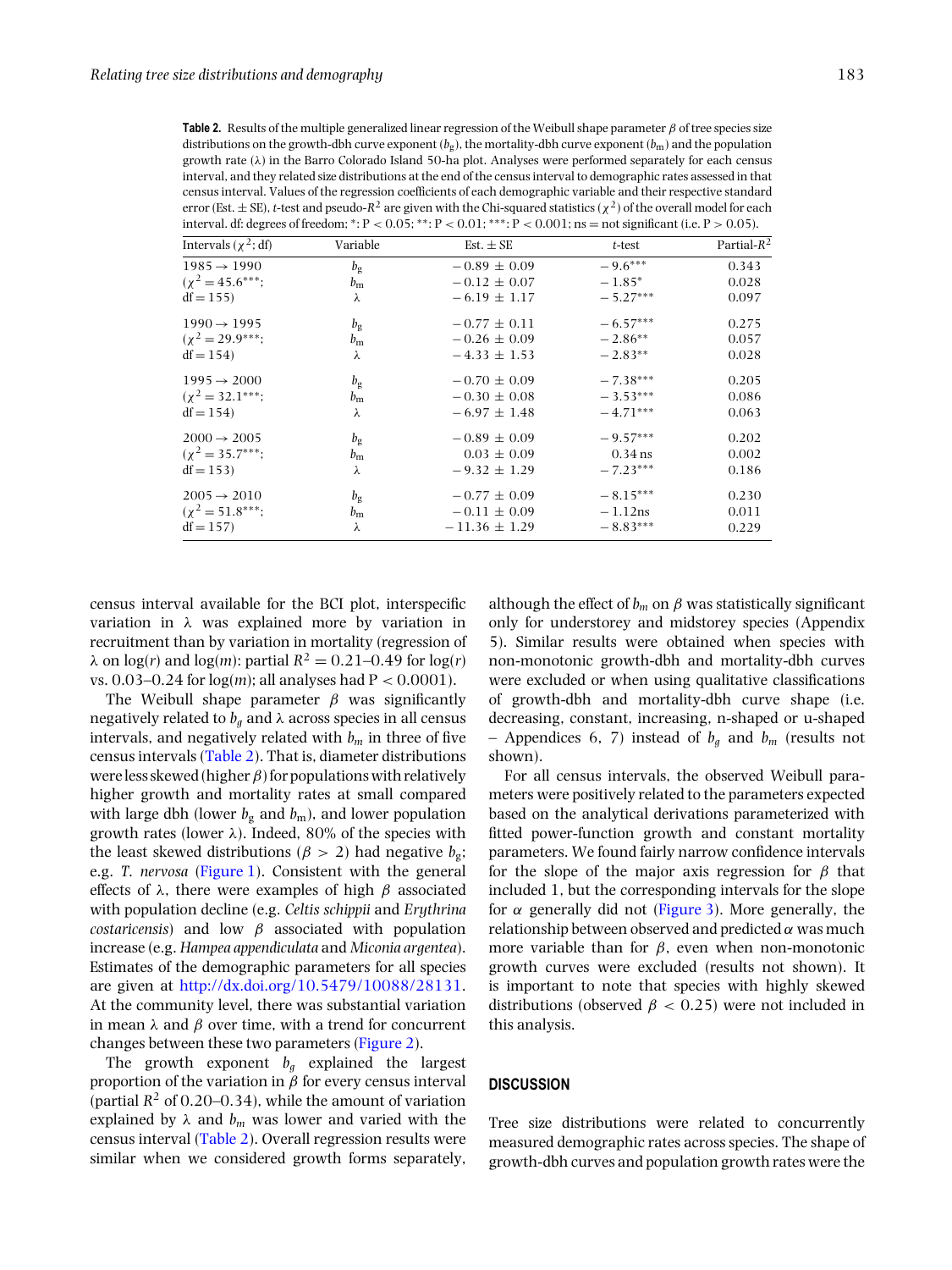<span id="page-6-0"></span>

**Figure 1.** Examples of species diameter distributions from the Barro Colorado Island 50-ha plot (white bars), together with the power-function fits of their growth-dbh curve (dotted line – left *y*-axis), the power-function fits of their mortality-dbh curve (dashed line- right *y*-axis) and the expected Weibull (solid line) given the power-function fit of growth and assuming constant mortality. The maximum likelihood estimate  $(\beta)$  and the predicted  $(\hat{\beta})$  Weibull shape parameters of the diameter distribution are given on each panel. Note that the *x*-axis ranges differ among species. The four species, namely *Eugenia nesiotica* (a), *Desmopsis panamensis* (b), *Herrania purpurea* (c) and *Talisia nervosa* (d), varied less than 0.5% in their population size over the past 30 years and their growth and mortality curves were fairly well described by power functions. Distributions and parameters values are shown for the 2010 census and 2005–2010 census interval.

most important factors explaining variation in the shape of species size distributions. These findings support the suggestion of previous studies that interspecific variation in size-dependent growth is the primary determinant of interspecific variation in the shape of tree size distributions (Condit *et al.* [1998,](#page-9-0) Kohyama *et al.* [2003,](#page-9-0) [2015;](#page-9-0) Leak [2002,](#page-9-0) Muller-Landau *et al.* [2006\)](#page-9-0). Variation in size-dependent mortality was less important, especially for canopy species, but was still significant for the majority of census intervals. This finding is especially notable considering the lower power to test influences of mortality. Despite the 30-y interval, a number of species had very few death events, limiting the power to detect influences of size-dependent mortality on size distributions. Overall, our findings show that less skewed dbh distributions are associated with decreasing growth-dbh and mortality-dbh curves and with declining populations.

We found that modal, low-skewness size distributions were not necessarily indicative of population decline.

Such distributions may instead reflect faster juvenile growth (relative to growth of larger individuals), higher juvenile mortality, and/or sporadic recruitment (Bin *et al.* [2012,](#page-9-0) Feeley *et al.* [2007,](#page-9-0) Kohira & Ninomiya [2003,](#page-9-0) Kohyama *et al.* [2015\)](#page-9-0). Indeed we found examples of low-skewness diameter distributions associated with increasing populations (e.g. *Herrania purpurea*), which were generally the result of steeply declining growthdbh curves. Community-wide, however, we found that interspecific variation in population growth rates was almost as important as growth patterns in explaining variation in size distributions. This finding contrasts with Condit *et al.* [\(1998\)](#page-9-0) who found only a weak relationship for understorey species, a difference that can be attributed to the different metric to describe size distributions used here. We also found evidence that species with u-shaped and decreasing mortality-dbh curves had more skewed size distributions than species with decreasing, constant, or n-shaped mortality-dbh curves (Appendices 8, 9), a finding contrary to the suggestion of Bin *et al.* [\(2012\)](#page-9-0) that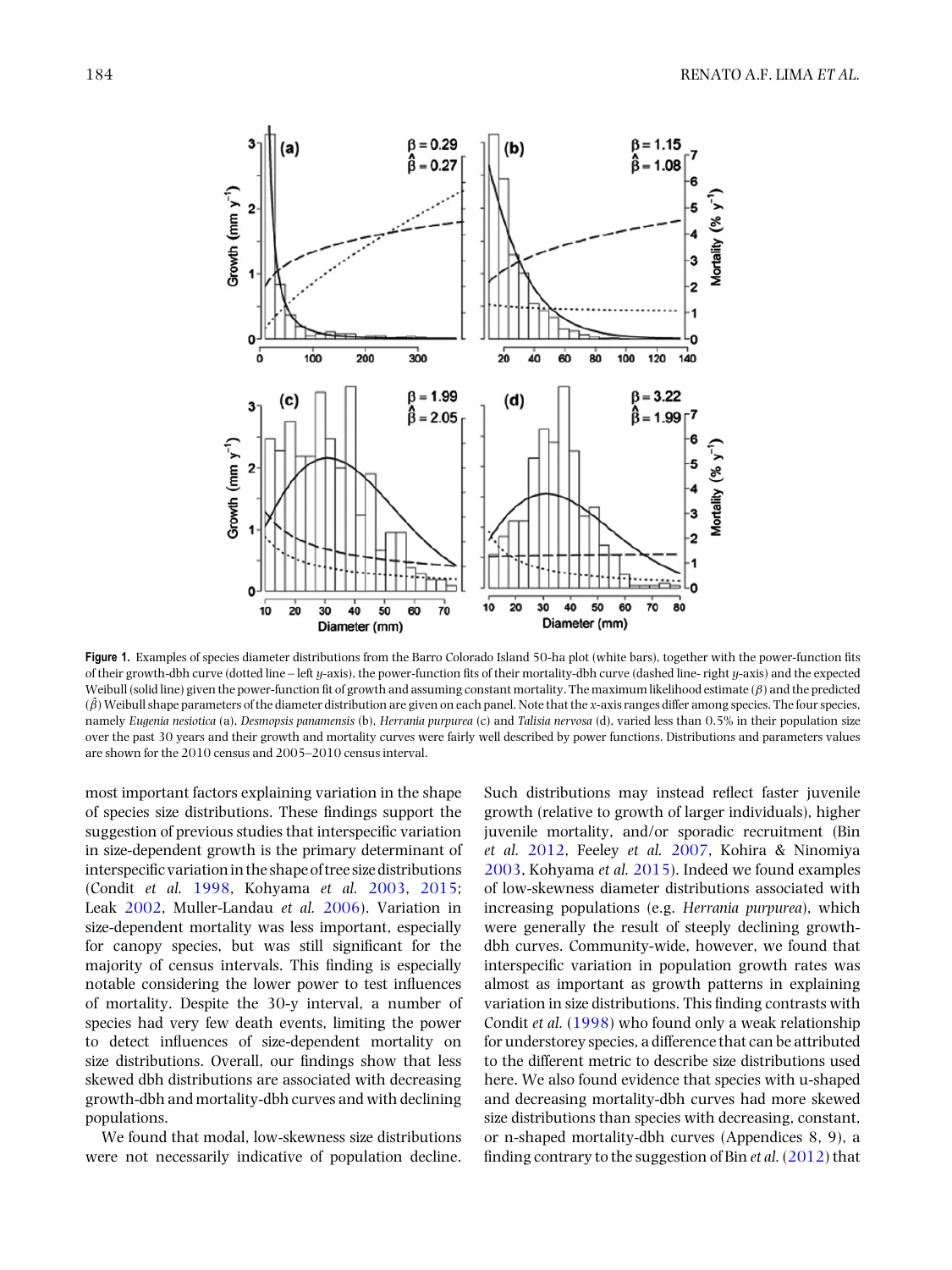<span id="page-7-0"></span>

**Figure 2.** Temporal trends in mean demographic rates and size distribution shape parameters for 174 species over 30 y of monitoring at the Barro Colorado Island 50-ha plot. Lines connect the mean annual rates of mortality (dashed line), recruitment (dotted line), population growth (dash-dotted line) and Weibull shape parameter  $\beta$  (solid grey line). The vertical lines indicate 95% confidence intervals around these means. Demographic rates are given in percentages in the left *y*-axis. The horizontal line at zero separates declining populations ( $\lambda < 0$ ) from increasing populations ( $\lambda > 0$ ). The values of β are given in the right *y*-axis in a different scale.

u-shaped growth-dbh and/or mortality-dbh curves can generate low-skewness size distributions.

We documented strong temporal variation in community-level recruitment and mortality, and showed that interspecific variation in population growth rates of BCI species was associated mainly with variation in recruitment rates, rather than variation in annual mortality rates. Temporal variation in demographic rates is likely related to inter-annual climate variation including that associated with the El Niño Southern Oscillation (ENSO). El Niño events are associated with increased solar radiation and enhanced fruit production on BCI (Wright *et al.* [1999\)](#page-10-0), and can also alter sizedependent patterns of tree growth and mortality (Condit *et al.* [1995,](#page-9-0) [2004;](#page-9-0) Nakagawa *et al.* [2000,](#page-10-0) but see Williamson *et al.* [2000\)](#page-10-0). The increase in recruitment from 1995 on, most probably induced by higher sapling growth into the small dbh classes, may be related to the strong 1982–1983, 1991–1992 and 1997–1998 El Niño events, and the lower recruitment rate between 1990 and 1995 may be related to the strong La Nina of 1988–1989 ˜ [\(http://www.cpc.ncep.noaa.gov/products/analysis\\_](http://www.cpc.ncep.noaa.gov/products/analysis_monitoring)

[monitoring\)](http://www.cpc.ncep.noaa.gov/products/analysis_monitoring). El Niño/La Niña effects on mortality and growth are immediate, whereas effects on recruitment to 1 cm dbh are probably delayed by a decade or more. Fluctuations in recruitment over time may be important to the shape of tree size distributions (Bin *et al.* [2012\)](#page-9-0). Steady increases or decreases in population size over time  $(\lambda \neq 0)$  also have systematic effects on size distributions (Kohyama *et al.* [2003,](#page-9-0) [2015\)](#page-9-0). In general, an increasing population will cause recruitment to exceed the number of individuals that die or grow out from the small size classes, leading to a disproportionate increase in these classes, making the size distribution more skewed.

Consistent with previous studies (King *et al.* [2006\)](#page-9-0), different growth forms had different patterns of sizedependency of growth, resulting in differences in the shape of their size distributions. The average value of  $b_{g}$ , which reflects the inclination of the growth-dbh curves, was lower for shrubs and higher for canopy species, revealing different growth strategies. These results support the idea that trees with different lifehistory strategies have different size distributions (Wright *et al.* [2003\)](#page-10-0). But it also reinforces that the differences between such strategies aremainly related to their growth patterns. Therefore, one could expect differences in size distributions between forests with similar proportion of life-histories but different conditions for growth (e.g. canopy openness) or trade-offs in species performance related to different ratios of population mortality to growth rates, as suggested by Kohyama *et al.* [\(2015\)](#page-9-0). We found little evidence of certain growth forms having relatively more species with modal growth-dbh or ushaped mortality-dbh curves, patterns that would suggest senescence and exogenous disturbances dominating over competition after a certain tree size (Coomes & Allen 2007, Goff & West [1975\)](#page-9-0). More detailed descriptions of the shape of the growth-dbh and mortality-dbh curves could better test this idea.

Predicted and fitted Weibull parameters were strongly related, confirming that the Weibull is not only a good phenomenological description; it is also a useful model of the demographic processunderlying tree size distributions (Muller-Landau *et al.* [2006\)](#page-9-0). However, observed parameters varied considerably around predicted values, particularly for the scale parameter, variation that can be explained by deviations from the assumptions underlying the predictions. First, many population sizes were not stable over time, thus violating the central assumption of demographic equilibrium (Muller-Landau *et al.* [2006\)](#page-9-0). Temporal variation in annual mortality and recruitment was evident at the community level as well (Figure 2) and can be attributed at least in part to climatic variation (Condit *et al.* [1995,](#page-9-0) Nakagawa *et al.* [2000\)](#page-10-0). Second, the predicted Weibull parameters are based on the assumptions of size-independent mortality and power function size-dependent growth, whereas mortality was clearly size-dependent for many species, and growth-dbh relationships were not always well described by power functions. For these species, more flexible functions may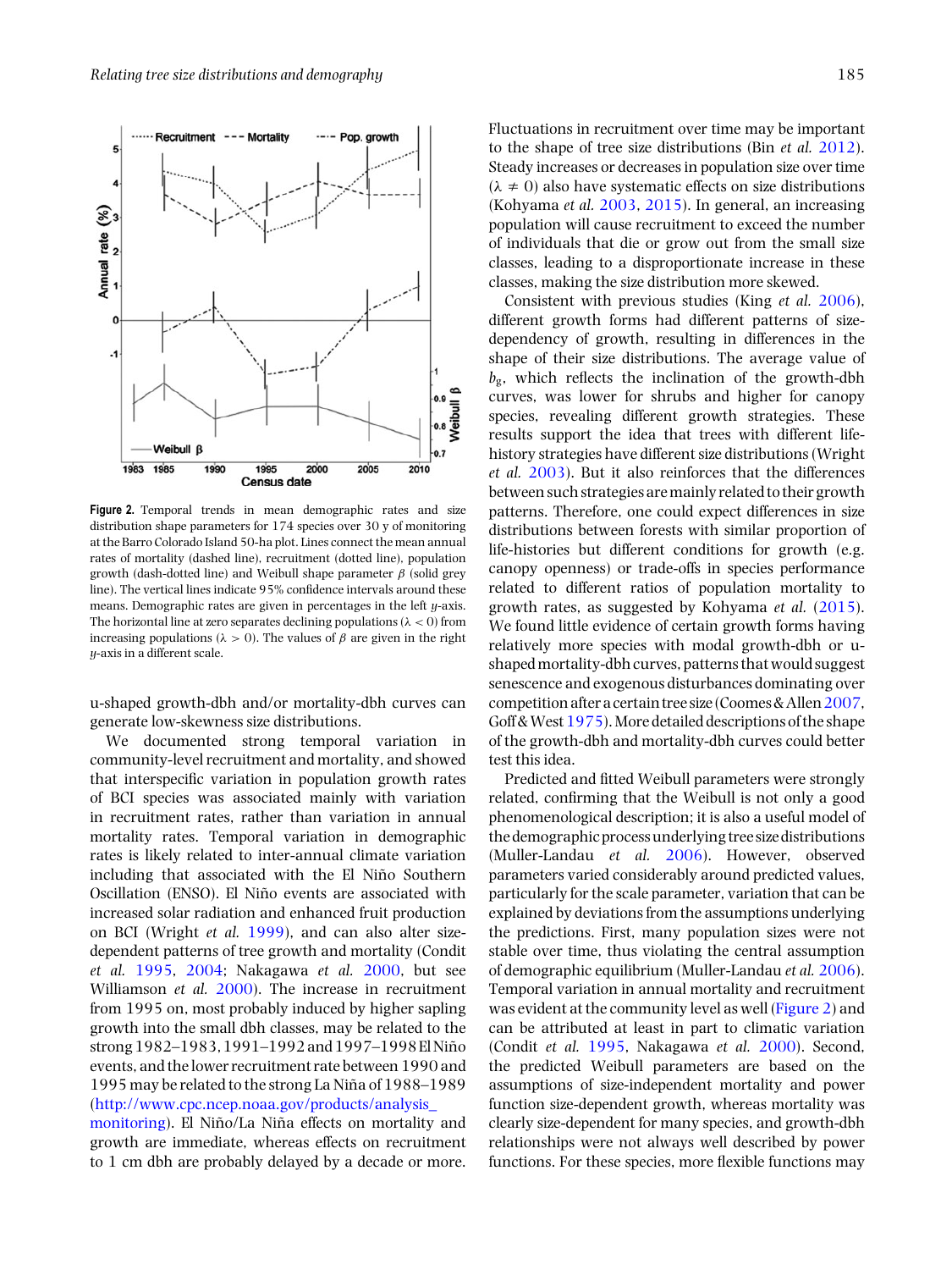<span id="page-8-0"></span>

**Figure 3.** Predicted vs. observed shape  $(\beta)$  and scale  $(\alpha)$  parameters of the Weibull size distribution for individual species for each census interval of the Barro Colorado Island 50-ha plot and the associated major axis regression lines (solid) and 1:1 lines (dashed) for census intervals 1985–1990 (a–b), 1990–1995 (c–d), 1995–2000 (e–f), 2000–2005 (g–h) and 2005–2010 (i–j). Observed parameters were obtained from fitting diameter distributions at the end of the census interval while predicted parameters were obtained from fitted power-function growth-dbh fits and mean population mortality rate during the census interval. The legend gives the slope of the major axis regression (*s*), its 95% confidence intervals in parentheses and the Pearson correlation coefficient (*r*) between log-transformed variables. Differences in point shading indicate deviations from demographic equilibrium as assessed by per capita population growth rates, with lighter colours indicating greater deviations from equilibrium.

be required to describe growth-dbh and mortality-dbh curves (Muller-Landau *et al.* [2006\)](#page-9-0), and these in turn would generate size distributions that are not Weibull. Incorporating population growth rates into predictions of size distributions would also be expected to improve

the fit with observed distributions (as in Kohyama *et al.* [2015\)](#page-9-0). All these sources of variation may make it difficult to accurately infer  $b_g$  and  $m$  from size distributions. Nonetheless, the relationship between predicted and fitted Weibull parameters support the conclusion that size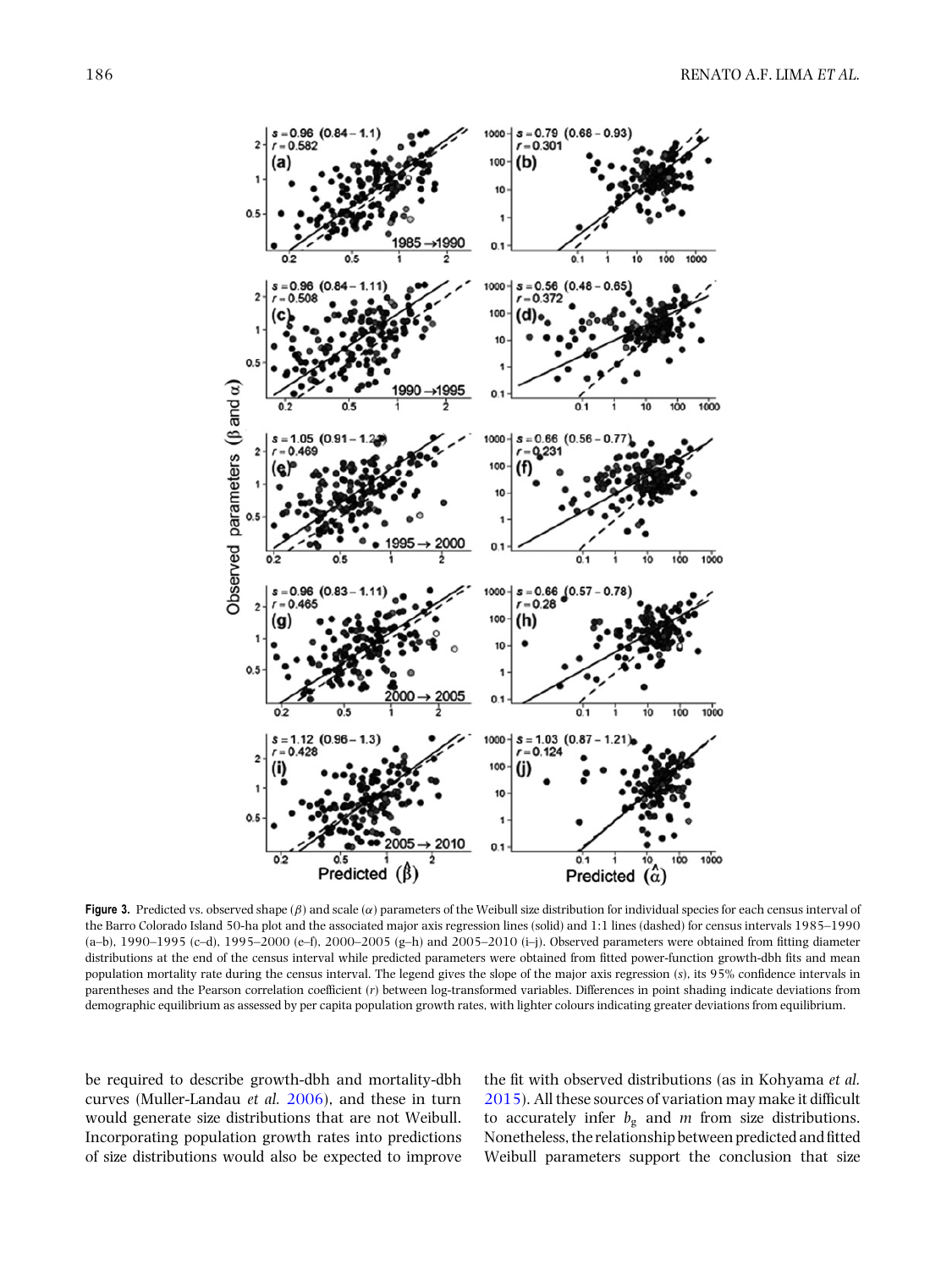<span id="page-9-0"></span>distributions can be used as indicators of general patterns of growth and mortality.

#### **ACKNOWLEDGEMENTS**

We thank the Center for Tropical Forest Science (CTFS), especially Stuart Davies, for support. We are grateful to R. Foster, S. Lao, R. Pérez, S. Aguilar, A. Hernandez and many field assistants for species identifications, tree measurements and databasemanagement.We also thank Nadja Rüger for helpful comments and for providing the digital version of the growth rate estimates of BCI species from Rüger & Condit  $(2012)$  $(2012)$ . The 30 years of monitoring of the BCI plot was funded by the US National Science Foundation, the John D. and Catherine T. MacArthur Foundation, the World Wildlife Fund, the Earthwatch Center for Field Studies and the Smithsonian Tropical Research Institute. RAFL was supported by CAPES and by grants #09/53413-5 and #2013/08722-5, São Paulo Research Foundation (FAPESP). PIP was supported by CNPq (grant 303878/2008-8). This manuscript was substantially advanced during the CTFS/SIGEO analytical workshop funded by the US National Science Foundation (DEB-1046113).

#### **LITERATURE CITED**

- BAILEY, R. L. & DELL, T. R. 1973. Quantifying diameter distributions with the Weibull function. *Forest Science* 19:97–104.
- BIN, Y., YE, W., MULLER-LANDAU, H. C., WU, L., LIAN, J. & CAO, H. 2012. Unimodal tree size distributions possibly result from relatively strong conservatism in intermediate size classes. *PLoS ONE* 7:e52596.
- BOLKER, B.M. 2008.*Ecologicalmodels and datainR*. PrincetonUniversity Press, Princeton. 396 pp.
- BURNHAM, K. P. & ANDERSON, D. R. 2002. *Model selection and multimodel inference: a practical information-theoretic approach*. (Second edition). Springer, New York. 488 pp.
- CONDIT, R. 1998. *Tropical Forest Census Plots: methods and results from Barro Colorado Island, Panama and a comparison with other plots*. Springer-Verlag, Georgetown. 211 pp.
- CONDIT, R., HUBBELL, S. P. & FOSTER, R. B. 1993. Identifying fastgrowing native trees from the Neotropics using data from a large, permanent census plot. *Forest Ecology and Management* 62:123–143.
- CONDIT, R., HUBBELL, S. P. & FOSTER, R. B. 1995. Mortality rates of 205 neotropical tree and shrub species and the impact of a severe drought. *Ecological Monographs* 65:419–439.
- CONDIT, R., SUKUMAR, R., HUBBELL, S. P. & FOSTER, R. B. 1998. Predicting population trends from size distributions: a direct test in a tropical tree community. *American Naturalist* 152:495–509.
- CONDIT, R., ASHTON, P. S., MANOKARAN, N., LAFRANKIE, J. V., HUBBELL, S. P. & FOSTER, R. B. 1999. Dynamics of the forest communities at Pasoh and Barro Colorado: comparing two 50-ha

plots. *Philosophical Transactions of the Royal Society of London (Series B)* 354:1739–1748.

- CONDIT, R., AGUILAR, S., HERNANDEZ, A., PEREZ, R., LAO, S., ANGEHR, G., HUBBELL, S. P. & FOSTER, R. B. 2004. Tropical forest dynamics across a rainfall gradient and the impact of an El Niño dry season. *Journal of Tropical Ecology* 20:51–72.
- COOMES,D.A.&ALLEN,R.B.2007.Mortality and tree-size distributions in natural mixed-age forests. *Journal of Ecology* 95:27–40.
- FEELEY, K. J., DAVIES, S. J., NOOR, M., KASSIM, A. R. & TAN, S. 2007. Do current stem size distributions predict future population changes? An empirical test of intraspecific patterns in tropical trees at two spatial scales. *Journal of Tropical Ecology* 23:191–198.
- GOFF, F. G. & WEST, D. 1975. Canopy-understory interaction effects on forest population structure. *Forest Science* 21:98–108.
- HARCOMBE, P. A. 1987. Tree life tables. *Bioscience* 37:557–568.
- HUBBELL, S. P. & FOSTER, R. B. 1986. Commonness and rarity in a Neotropical forest: implications for tropical tree conservation. Pp. 205–231 in Soule, M. E. (ed.). ´ *Conservation biology: the science of scarcity and diversity*. Sinauer Associates, Sunderland.
- IIDA, Y., POORTER, L., STERCK, F., KASSIM, A. R., POTTS,M. D., KUBO, T. & KOHYAMA, T. S. 2014. Linking size-dependent growth and mortality with architectural traits across 145 co-occurring tropical tree species. *Ecology* 95:353–363.
- KING, D. A., DAVIES, S. J. & NOOR, N. S. M. 2006. Growth and mortality are related to adult tree size in a Malaysian mixed dipterocarp forest. *Forest Ecology and Management* 223:152–158.
- KOHIRA, M. & NINOMIYA, I. 2003. Detecting tree populations at risk for forest conservation management: using single-year vs. long-term inventory data. *Forest Ecology and Management* 174:423–435.
- KOHYAMA, T., SUZUKI, E., PARTOMIHARDJO, T., YAMADA, T. & KUBO, T. 2003. Tree species differentiation in growth, recruitment and allometry in relation to maximum height in a Bornean mixed dipterocarp forest. *Journal of Ecology* 91:797–806.
- KOHYAMA, T. S., POTTS, M. D., KOHYAMA, T. I., KASSIM, A. R. & ASHTON, P. S. 2015. Demographic properties shape tree size distribution in a Malaysian rain forest.*American Naturalist* 185:367– 379.
- LEAK, W. B. 2002. *Origin of sigmoid diameter distributions*. Research Paper NE-178. USDA Forest Service, Newtown Square. 10 pp.
- LEIGH, E. G., LAO, S. L., CONDIT, R., HUBBELL, S. P., FOSTER, R. B. & PEREZ,R.2004.BarroColorado Islandforest dynamics plot,Panama. pp. 451–463 in Losos, E. C. & Leigh, E.G. (eds.). *Tropical forest diversity and dynamism: findings from a large-scale plot network*. University of Chicago Press, Chicago.
- LIMA, R. A. F., BATISTA, J. L. F. & PRADO, P. I. 2015. Modeling tree diameter distributions in natural forests: an evaluation of 10 statistical models. *Forest Science* 61:320–327.
- LORIMER, C. G. & FRELICH, L. E. 1984. A simulation of equilibrium diameter distributions of Sugar Maple (*Acer saccharum*). *Bulletin of the Torrey Botanical Club* 111:193–199.
- LORIMER, C. G., DAHIR, S. E. & NORDHEIM, E. V. 2001. Tree mortality rates and longevity in mature and old-growth hemlock-hardwood forests. *Journal of Ecology* 89:960–971.
- MULLER-LANDAU, H. C., CONDIT, R., HARMS, K. E., MARKS, C. O., THOMAS, S. C., BUNYAVEJCHEWIN, S., CHUYONG, G., CO, L.,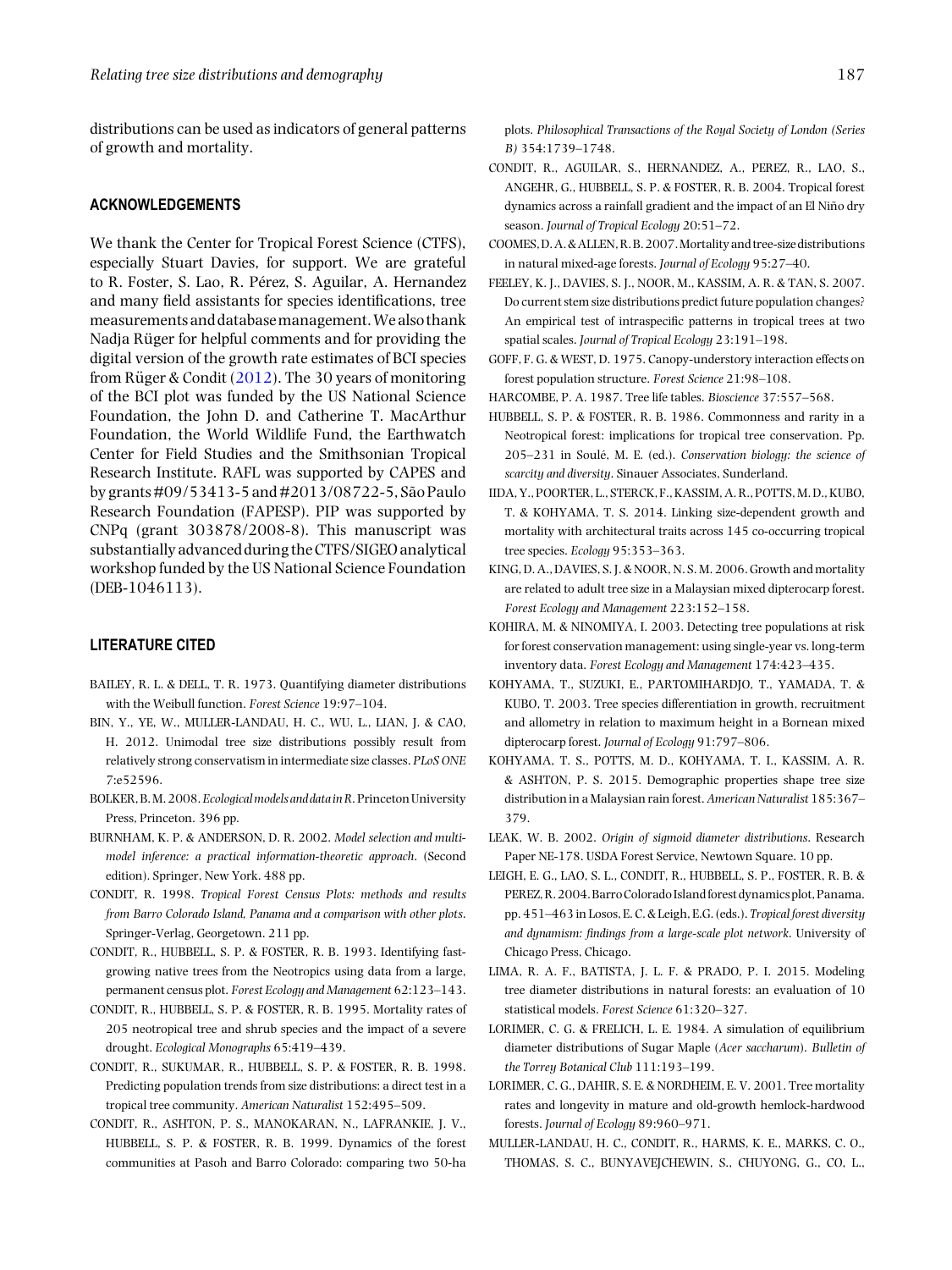<span id="page-10-0"></span>R., VALLEJO, M. I., MUÑOZ, G. V., YAMAKURA, T., ZIMMERMAN, J. K., DATTARAJA, H. S., ESUFALI, S., HALL, P., HE, F., HERNÁNDEZ, C., KIRATIPRAYOON, S., SURESH, H. S., WILLS, C. & ASHTON, P. 2006. Comparing tropical forest tree size distributions with the predictions of metabolic ecology and equilibrium models. *Ecology Letters* 9:589–602.

- NAKAGAWA, M., TANAKA, K., NAKASHIZUKA, T., OHKUBO, T., KATO, T., MAEDA, T., SATO, K., MIGUCHI, H., NAGAMASU, H., OGINO, K., TEO, S., HAMID, A. A. & LEE, H. S. 2000. Impact of severe drought associated with the 1997–1998 El Nino in a tropical forest in Sarawak. *Journal of Tropical Ecology* 16:355–367.
- RÜGER, N. & CONDIT, R. 2012. Testing metabolic theory with models of tree growth that include light competition. *Functional Ecology* 26:759–765.
- RUGER,N.,HUTH,A.,HUBBELL, S.P.&CONDIT,R.2011.Determinants ¨ of mortality across a tropical lowland rainforest community. *Oikos* 120:1047–1056.
- SMITH, R. J. 2009. Use and misuse of the reduced major axis for linefitting. *American Journal of Physical Anthropology* 140:476–486.
- TOLEDO, J. J., MAGNUSSON, W. E. & CASTILHO, C. V. 2013. Competition, exogenous disturbances and senescence shape tree size distribution in tropical forest: evidence from tree mode of death in Central Amazonia. *Journal of Vegetation Science* 24:651–663.
- VAN SICKLE, J. 1977. Mortality rates from size distributions. The application of a conservation law. *Oecologia* 27:311–318.
- WILLIAMSON, G. B., LAURANCE, W. F., OLIVEIRA, A. A., DELAMONICA, P., GASCON, C., LOVEJOY, T. E. & POHL, L. 2000. Amazonian tree mortality during the 1997 El Nino drought. *Conservation Biology* 14:1538–1542.
- WRIGHT, S. J., CARRASCO, C., CALDERON, O. & PATON, S. 1999. The El Nino Southern Oscillation variable fruit production, and famine in a tropical forest. *Ecology* 80:1632–1647.
- WRIGHT, S. J., MULLER-LANDAU, H. C., CONDIT, R. & HUBBELL, S. P. 2003. Gap-dependent recruitment, realized vital rates, and size distributions of tropical trees. *Ecology* 84:3174–3185.
- ZUUR, A. F., IENO, E. N.,WALKER, N. J., SAVELIEV, A. A.& SMITH,G.M. 2009. *Mixed effects models and extensions in ecology with R*. Springer, New York. 574 pp.

#### **APPENDICES**

**Appendix 1.** Sensitivity of growth parameters to the methods used to fit growth-dbh relationships.

In this study, we fitted power functions to growth-dbh curves of BCI species, through a regression approach to size class binned growth rates that modelled growth as a function of instantaneous dbh. Other studies have used other approaches to estimate power-function parameters for growth. Rüger  $&$ 

Condit (2012) accounted for diameter measurement errors to assess true growth rates and used hierarchical Bayesian models capable of including rare species. Rüger & Condit  $(2012)$  present estimates of the effect of dbh on growth in models that take into account other predictive variables that could affect growth, such as light. Estimates of dbh effect on models having only dbh as predictive variable were kindly provided by the authors. Here we compare the estimates of the power-function exponent of growth curves of Rüger & Condit  $(2012)$  to the ones obtained in this study to assess the robustness of the interspecific patterns we analyse.

Fitted parameters were available for comparison for 84 BCI species, and for the 1985–1990 and 1990–1995 census intervals. There was a strong positive relationship  $(r > 0.75)$ between the power-function estimates obtained when taking diameter measurement error distributions into account (Rüger & Condit 2012) and the ones obtained in this study (Appendix 2). The confidence intervals for the slope estimates however did not include one (i.e. perfect linear relationship).

The quantitative differences between the two sets of parameters are not surprising considering the differences in the analyses. First, our analyses fitted growth as a function of instantaneous dbh rather than dbh at the start of the census interval, which means that a given growth data point essentially corresponds to a larger dbh in our analysis than in their analysis (Muller-Landau*et al.*[2006\)](#page-9-0). Second, our estimateswere based on regressions of size class means, while their estimates were based on individual-level data. Ours are thus potentially sensitive to unusual values in size classes (typically larger size classes) with few individuals. On the other hand, theirs will, for many species, be dominated by the many individuals of small sizes and may thus do less well at representing patterns for large sizes. Third, we separately fitted functions for each species, while they used a hierarchical approach in which fits for rare species borrow strength from fits for more common species. This means that our parameters reflect only data for the relevant species, with more sensitivity to potentially unusual values for rare species, while theirs may pull values for rare species to means for more common species. This explains why our estimates are more variable across species than theirs. Fourth, they accounted for measurement errors by including an empirical measurement distribution in the analyses and modelling latent variables for actual size of each individual at each census, while we dealt with diameter measurement errors by averaging over multiple observations within each size class.

Despite the differences, the strong community-level relationship between the two sets of parameters suggests that the qualitative conclusions of our study would remain unaltered if we took a different approach to fitting growth rates.

**Appendix 2.** The exponent  $b<sub>g</sub>$  of the power function relating absolute diameter growth to diameter obtained in this study (*x*-axis) compared with the exponent from hierarchical models obtained by Rüger & Condit  $(2012)$ , which accounted for diameter measurement errors (*y*-axis), for two census intervals of the Barro Colorado Island 50-ha plot: 1985–1990 (a) and 1990–1995 (b). The solid line is the major axis regression which has slope *s* (95% confidence intervals in parentheses). The dashed line is the 1:1 line.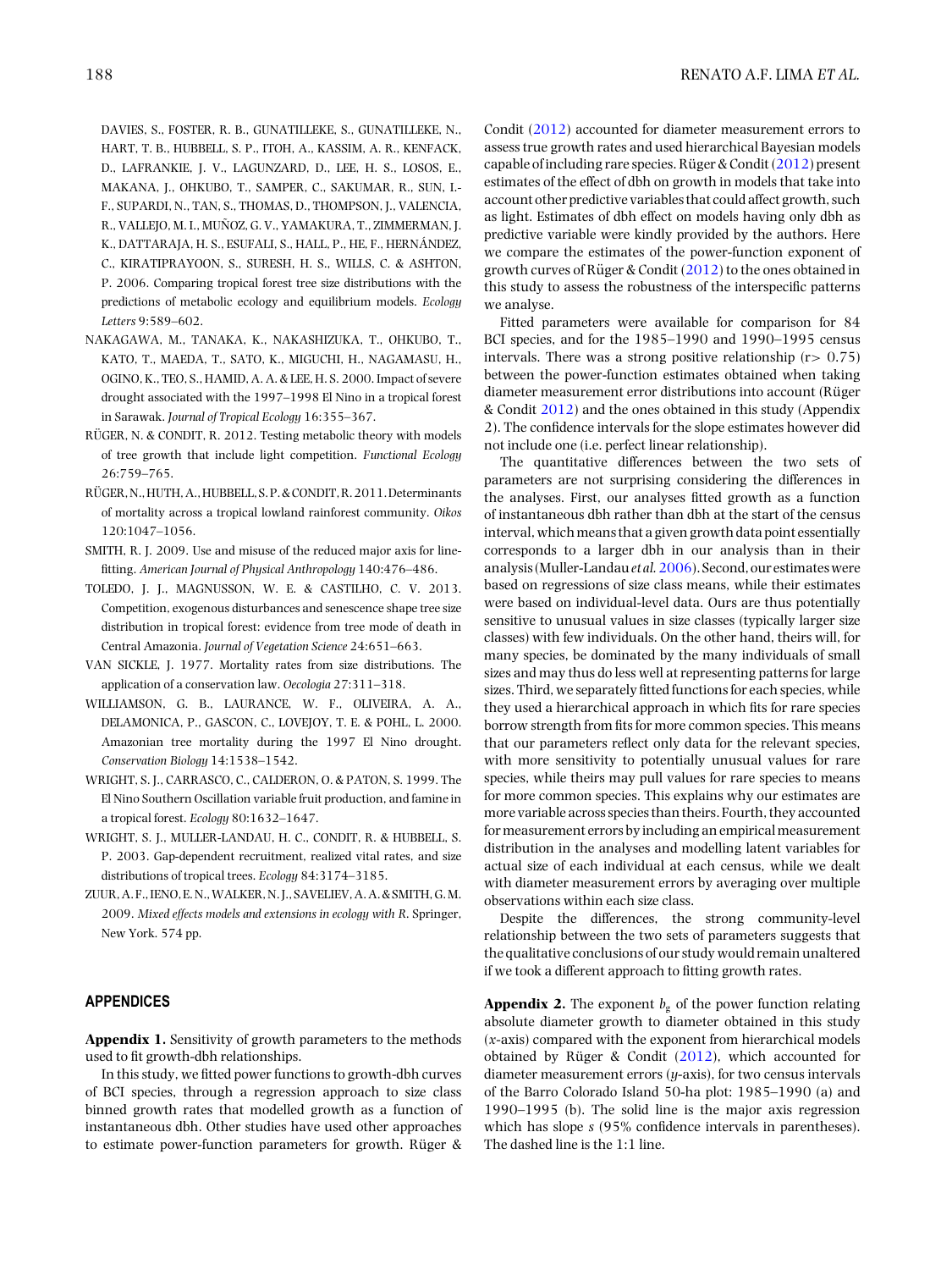

Appendix 3. Frequency distributions of the mean fitted Weibull shape (a) and scale (b) parameters of the diameter distributions of 174 tree species found at the Barro Colorado Island 50-ha plot. The two Weibull parameters, particularly  $\alpha$ , had asymmetrical distributions among species and were well approximated by

log-normal distributions (solid lines), whose maximum likelihood estimates are presentedin thelegend of each panel. For the shape parameter, the vertical dashed line separates values of  $\beta$  that describe distributions with a mode ( $\beta > 1$ ) from those without a mode ( $\beta$  < 1).

**Appendix 4**. Frequency distribution of the mean fitted powerfunction exponents of the growth-dbh curve,  $b_g(a)$ , and of the mortality-dbh curve,  $b_m(b)$ , as well as the distribution of mean population growth rates,  $\lambda(c)$  among Barro Colorado Island tree species. The distributions of the exponents  $b_{\alpha}$  and  $b_m$  were more asymmetrical than the distribution of  $\lambda$ , and there was a clear tendency of growth curves having more positive estimates (increasing growth curves). The means  $(\pm$ SD) of  $b_g$ ,  $b_m$  and  $\lambda$  were 0.29  $\pm$  0.34, -0.09  $\pm$  0.33 and  $-0.003 \pm 0.019$ , respectively. For exponents  $b_g$  and  $b_m$ , the vertical dashed lines at 0 separate the values of *b* that separates decreasing from increasing curves, while for  $\lambda$  the vertical line separates decreasing from increasing populations.

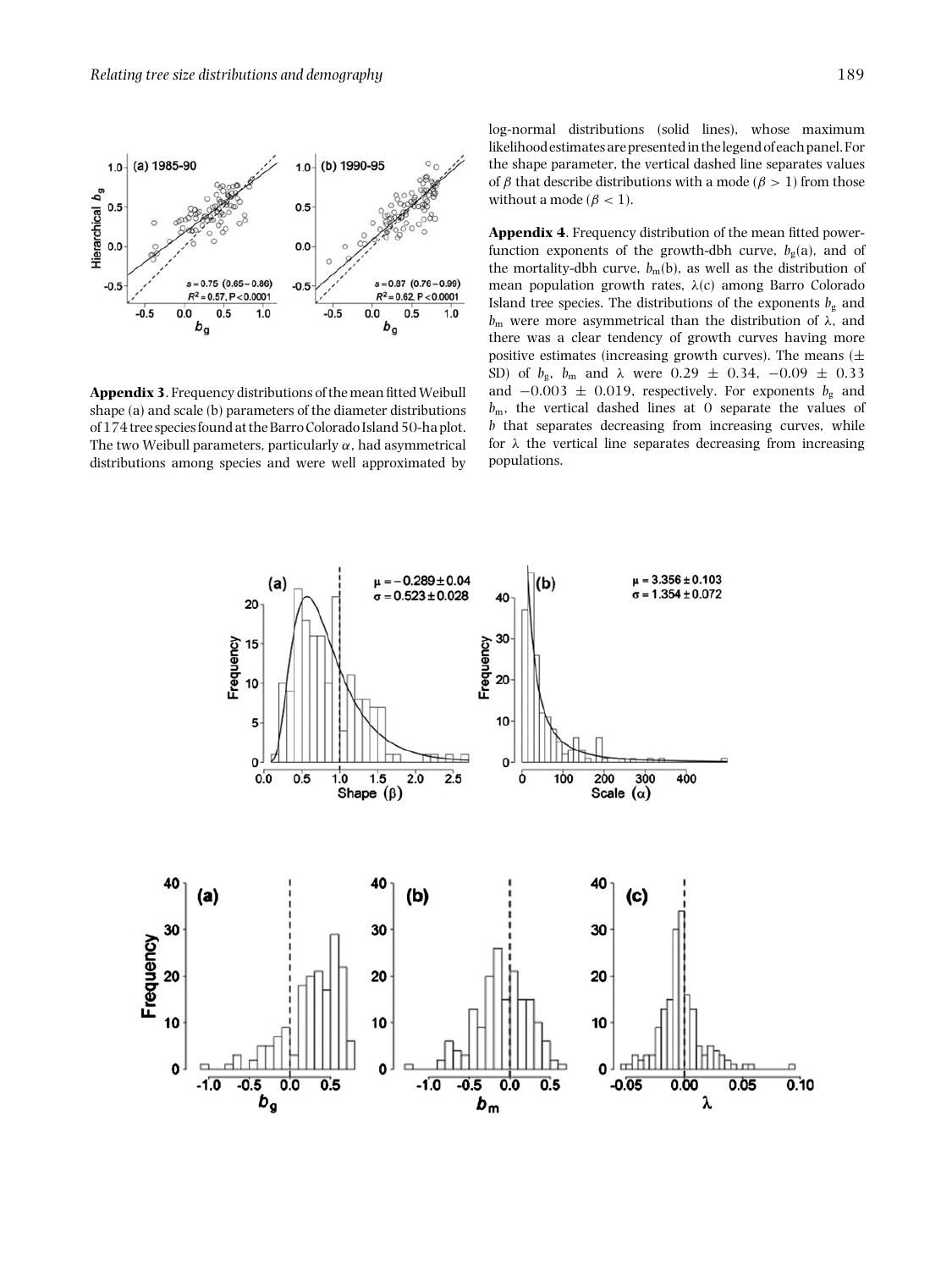**Appendix 5.** Results of the multiple generalized linear regression of the Weibull shape parameter  $\beta$  on the growth-dbh curve exponent (*b*g), the mortality-dbh curve exponent (*bm*) and the values of population growth rate (λ) for each growth form separately. The coefficients of each demographic variable and their respective standard errors (Est.  $\pm$  SE) are given with the *t*-test to assess the importance of variables in the model, their partial pseudo-*R*<sup>2</sup> and the Chi-squared statistics  $(\chi^2)$  of the overall model for each interval. Analyses included only the last five census intervals available for the BCI plot. df = degrees of freedom; \*: P < 0.05; \*\*\*: P < 0.001; ns = not significant.

| Growth form     | Interval                    |             |                   |                            |                |
|-----------------|-----------------------------|-------------|-------------------|----------------------------|----------------|
| $(n_{species})$ | $(\chi^2; df)$              | Variable    | Est. $\pm$ SE     | t-test                     | Partial- $R^2$ |
| Shrubs          | $1985 \rightarrow 1990$     | $b_{\rm g}$ | $-0.40 \pm 0.27$  | $-$ 1.48 $\mathrm{ns}$     | 0.197          |
| $(n = 12)$      | $(x^2 = 1.2$ ns:            | $b_{\rm m}$ | $-0.02 \pm 0.21$  | $- \, 0.10 \, \mathrm{ns}$ | 0.006          |
|                 | $df = 9$                    | λ           | $-1.68 \pm 1.91$  | $-0.89$ ns                 | 0.060          |
|                 | $1990 \rightarrow 1995$     | $b_{\rm g}$ | $-0.44 \pm 0.30$  | $-1.46$ ns                 | 0.169          |
|                 | $(x^2 = 1.2$ ns:            | $b_{\rm m}$ | $-0.23 \pm 0.24$  | $-0.96$ ns                 | 0.090          |
|                 | $df = 9$                    | λ           | $-0.47 \pm 3.63$  | $-0.13$ ns                 | 0.001          |
|                 | $1995 \rightarrow 2000$     | $b_{\rm g}$ | $-0.06 \pm 0.39$  | $-0.16$ ns                 | 0.032          |
|                 | $(x^2 = 0.4$ ns;            | $b_{\rm m}$ | $-0.22 \pm 0.25$  | $-0.87$ ns                 | 0.080          |
|                 | $df = 9$                    | λ           | $-4.36 \pm 6.27$  | $-0.27$ ns                 | 0.006          |
|                 | $2000 \rightarrow 2005$     | $b_{\rm g}$ | $-0.17 \pm 0.21$  | $-0.81$ ns                 | 0.023          |
|                 | $(x^2 = 1.6$ ns:            | $b_{\rm m}$ | $-0.13 \pm 0.20$  | $-0.64$ ns                 | 0.046          |
|                 | $df = 9$                    | λ           | $-4.92 \pm 2.46$  | $-2.00*$                   | 0.279          |
|                 | $2005 \rightarrow 2010$     | $b_{\rm g}$ | $-0.07 \pm 0.36$  | $-0.19$ ns                 | 0.024          |
|                 | $(\chi^2 = 1.2 \text{ ns})$ | $b_{\rm m}$ | $-0.19 \pm 0.20$  | $-0.99$ ns                 | 0.132          |
|                 | $df = 9$                    | λ           | $-4.23 \pm 3.48$  | $-1.22$ ns                 | 0.120          |
| Understorey     | $1985 \rightarrow 1990$     | $b_{\rm g}$ | $-0.72 \pm 0.19$  | $-3.83***$                 | 0.348          |
| $(n = 35)$      | $(\chi^2 = 8.8^{***};$      | $b_{\rm m}$ | $-0.13 \pm 0.16$  | $-0.86$ ns                 | 0.012          |
|                 | $df = 32$                   | λ           | $-4.77 \pm 2.69$  | $-1.77$ ns                 | 0.075          |
|                 | $1990 \rightarrow 1995$     | $b_{\rm g}$ | $-0.72 \pm 0.17$  | $-4.37***$                 | 0.382          |
|                 | $(\chi^2 = 11.4^{***};$     | $b_{\rm m}$ | $-0.33 \pm 0.15$  | $-2.17*$                   | 0.102          |
|                 | $df = 32$                   | λ           | $-1.89 \pm 2.32$  | $-0.81$ ns                 | 0.008          |
|                 | $1995 \rightarrow 2000$     | $b_{\rm g}$ | $-0.57 \pm 0.21$  | $-2.68**$                  | 0.239          |
|                 | $(\chi^2 = 12.5^{***};$     | $b_{\rm m}$ | $-0.39 \pm 0.16$  | $-2.37**$                  | 0.186          |
|                 | $df = 32$                   | λ           | $-7.21 \pm 3.02$  | $-2.39**$                  | 0.059          |
|                 | $2000 \rightarrow 2005$     | $b_{\rm g}$ | $-0.72 \pm 0.15$  | $-4.97***$                 | 0.265          |
|                 | $(\chi^2 = 20.8^{***};$     | $b_{\rm m}$ | $-0.02 \pm 0.16$  | $-0.12$ ns                 | 0.043          |
|                 | $df = 31$                   | λ           | $-18.55 \pm 3.23$ | $-5.74***$                 | 0.323          |
|                 | $2005 \rightarrow 2010$     | $b_{\rm g}$ | $-0.68 \pm 0.16$  | $-4.34***$                 | 0.394          |
|                 | $(\chi^2 = 19.7***;$        | $b_{\rm m}$ | $-0.09 \pm 0.19$  | $-0.47$ ns                 | 0.011          |
|                 | $df = 31$                   | λ           | $-11.42 \pm 2.77$ | $-4.12***$                 | 0.171          |
| Midstorey       | $1985 \rightarrow 1990$     | $b_{\rm g}$ | $-0.89 \pm 0.19$  | $-4.75***$                 | 0.275          |
| $(n = 43)$      | $(\chi^2 = 13.9^{***};$     | $b_{\rm m}$ | $-0.19 \pm 0.11$  | $-1.67$ ns                 | 0.088          |
|                 | $df = 38$                   | λ           | $-7.77 \pm 2.01$  | $-3.86***$                 | 0.168          |
|                 | $1990 \rightarrow 1995$     | $b_{\rm g}$ | $-0.43 \pm 0.26$  | $-1.76*$                   | 0.146          |
|                 | $(\chi^2 = 4.0^{**})$       | $b_{\rm m}$ | $-0.33 \pm 0.17$  | $-1.99*$                   | 0.090          |
|                 | $df = 37$                   | λ           | $-1.29 \pm 3.42$  | $-0.39$ ns                 | 0.003          |
|                 | $1995 \rightarrow 2000$     | $b_{\rm g}$ | $-0.44 \pm 0.25$  | $-1.70$ ns                 | 0.091          |
|                 | $(\chi^2 = 5.6^{**})$       | $b_{\rm m}$ | $-0.51 \pm 0.17$  | $-2.96**$                  | 0.181          |
|                 | $df = 39$                   | λ           | $-2.55 \pm 3.42$  | $-0.75$ ns                 | 0.008          |
|                 | $2000 \rightarrow 2005$     | $b_{\rm g}$ | $-0.83 \pm 0.25$  | $-3.30**$                  | 0.123          |
|                 | $(\chi^2 = 3.6^*;$          | $b_{\rm m}$ | $0.07 \pm 0.17$   | $0.39$ ns                  | 0.002          |
|                 | $df = 38$                   | λ           | $-5.42 \pm 2.59$  | $-2.10*$                   | 0.074          |
|                 | $2005 \rightarrow 2010$     | $b_{\rm g}$ | $-0.40 \pm 0.20$  | $-1.99*$                   | 0.056          |
|                 | $(\chi^2 = 12.1^{***};$     | $b_{\rm m}$ | $-0.25 \pm 0.19$  | $-1.28$ ns                 | 0.064          |
|                 | $df = 40$                   | λ           | $-12.54 \pm 2.36$ | $-5.31***$                 | 0.350          |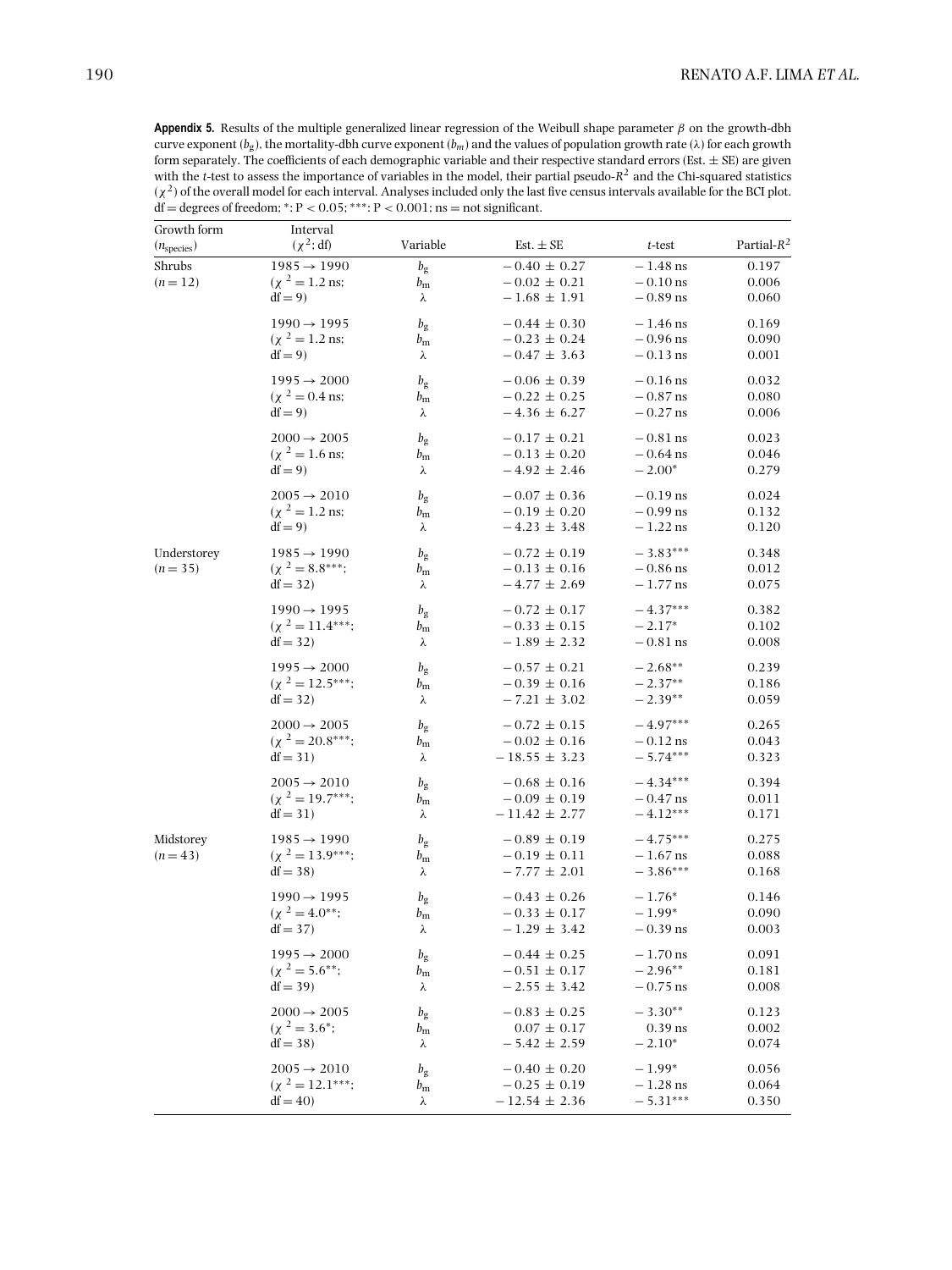| Interval                |                    |                   |            |                |
|-------------------------|--------------------|-------------------|------------|----------------|
| $(x^2; df)$             | Variable           | Est. $\pm$ SE     | t-test     | Partial- $R^2$ |
| $1985 \rightarrow 1990$ | $b_{\mathfrak{Q}}$ | $-0.63 \pm 0.21$  | $-3.08**$  | 0.195          |
| $(x^2 = 19.9***;$       | $b_{\rm m}$        | $-0.09 \pm 0.10$  | $-0.91$ ns | 0.015          |
| $df = 63$               | λ                  | $-12.85 \pm 2.17$ | $-5.89***$ | 0.258          |
| $1990 \rightarrow 1995$ | $b_{\mathfrak{a}}$ | $-0.96 \pm 0.27$  | $-3.58***$ | 0.211          |
| $(x^2 = 12.1***$        | $b_{\rm m}$        | $-0.05 \pm 0.20$  | $-0.26$ ns | 0.033          |
| $df = 63$               | λ                  | $-11.73 \pm 3.15$ | $-3.72***$ | 0.124          |
| $1995 \rightarrow 2000$ | $b_{\mathfrak{a}}$ | $-1.30 \pm 0.29$  | $-4.69***$ | 0.089          |
| $(x^2 = 11.1***$        | $b_{\rm m}$        | $-0.27 \pm 0.17$  | $-1.62$ ns | 0.039          |
| $df = 62$               | λ                  | $-11.75 \pm 2.37$ | $-4.93***$ | 0.209          |
| $2000 \rightarrow 2005$ | $b_{\mathfrak{a}}$ | $-1.22 \pm 0.30$  | $-4.08***$ | 0.073          |
| $(x^2 = 10.0^{***})$    | $b_{\rm m}$        | $-0.07 \pm 0.20$  | $-0.37$ ns | 0.001          |
| $df = 63$               | λ                  | $-10.92 \pm 2.21$ | $-4.95***$ | 0.246          |
| $2005 \rightarrow 2010$ | $b_{\mathfrak{a}}$ | $-0.71 \pm 0.28$  | $-2.57**$  | 0.030          |
| $(x^2 = 9.3***$         | $b_{\rm m}$        | $-0.15 \pm 0.18$  | $-0.83$ ns | 0.010          |
| $df = 65$               | λ                  | $-11.14 \pm 2.17$ | $-5.13***$ | 0.256          |
|                         |                    |                   |            |                |

**Appendix 5.** Continued.

**Appendix 6.** Classification of growth and mortality curves into different shape classes and the relationship with their powerfunction fits.

Curves of growth and mortality as a function of tree size can have monotonic and non-monotonic shapes, among which the most common are (1) constant, (2) decreasing, (3) increasing, (4) modal (n-shaped) and (5) u-shaped (Coomes & Allen [2007,](#page-9-0) Harcombe [1987,](#page-9-0) Rüger *et al.* [2011\)](#page-10-0). In this study, although the majority of the species could be well described by monotonic functions such as power functions, other species had curves with clearlynon-monotonic shapes.Therefore, amodel selection procedure was performed to classify growth and mortality curves as monotonic or non-monotonic. This selection was carried out by competing the fit of three candidate functions, namely constant ( $y =$  constant), quadratic ( $y \sim a + bx + cx^2$ ) and power-function ( $y \sim ax^b$ ). First, functions were fitted to mean growth and mortality rates per dbh size classes whose limits were chosen to be approximately evenly distributed on log(dbh): 10, 12, 14, 16, 18, 20, 24, 28, 32, 36, 40, 45, 50, 60, 70, 80, 90, 100, 120, 140, 160, 180, 200, 240, 280, 320, 360, 400, 450, 500, 600, 700, 800, 900 and 1000 mm. The use of size class averages was intended to avoid bias related to the larger number of small trees and deal with negative growth observations related to measurement errors.

These functions were fitted for each species at each census interval, with the exception of the first interval for which growth data were not used (see main text Methods). Then, growth-dbh ormortality-dbh curves were classified into the five shape classes depending on the simultaneous comparison of the performance of each candidate function, which was evaluated based on their Akaike Information Criteria (AIC) value (Burnham & Anderson [2002\)](#page-9-0). In cases of draws, in which differences between AIC values of the candidate models  $(\Delta AIC)$  were smaller than  $ln(8)$ (Burnham & Anderson [2002\)](#page-9-0), curves were assigned the model with fewer parameters.

Next, curves were classified as follows. Whenever the constant model was selected as a plausible model, growth-dbh/mortality-dbh curves were classified as constant (independent of dbh). Species were classified as increasing or decreasing when the constant model was not selected as plausible, but the power-function was, independent of the performance of the quadratic model. The classification into increasing or decreasing depended on the sign of the *b* exponent. When the quadratic model was the best model, the curve was classified as n-shaped (concave) or u-shaped (convex) depending on the sign of *c*.

We found that 39% and 20% of species had non-monotonic growth and mortality curves in one census interval or more (Appendix 8). Although we found small differences in the

**Appendix 7.** Summary of the types of shape of the growth-dbh and mortality-dbh curves and their mean  $\pm$  SD of shape ( $\beta$ ) and scale ( $\alpha$ ) parameters. N(%): percentage of species in each type of shape. Values of shape and scale are the mean  $\pm$  SD for all censuses together. Chisquared statistics ( $\chi^2$ ) present the results of the analyses of deviance of shapewith species as random effects. Lettersindicate pairwise significant differences among growth forms. df = degrees of freedom;  $* : P < 0.05$ ;  $***: P < 0.001$ ; ns= not significant (i.e.  $P > 0.05$ ).

|           | Type of shape | $N\left(\%\right)$ | Shape $(\beta)$    | Scale $(\alpha)$  |
|-----------|---------------|--------------------|--------------------|-------------------|
| Growth    | Decreasing    | 6.4                | $1.25 \pm 0.64a$   | $37.3 \pm 44.9$   |
|           | Constant      | 26.6               | $1.02 + 0.53$ ab   | $89.5 + 143.8$    |
|           | Increasing    | 27.9               | $0.67 + 0.34c$     | $55.8 + 95.9$     |
|           | n-shaped      | 22.9               | $0.88 \pm 0.45$    | $60.6 \pm 90.1$   |
|           | u-shaped      | 16.2               | $0.58 + 0.37c$     | $22.3 + 34.4$     |
|           |               | $\chi^2$ (df):     | $40.2(789)$ ***    | $2.2(789)$ ns     |
| Mortality | Decreasing    | 20.2               | $0.84 \pm 0.55$ ab | $72.9 \pm 133.4a$ |
|           | Constant      | 57.1               | $0.82 \pm 0.48a$   | 55.5 $\pm$ 93.2ab |
|           | Increasing    | 2.6                | $0.96 + 0.39a$     | $27.7 + 18.3h$    |
|           | n-shaped      | 4.4                | $1.07 + 0.42a$     | $35.5 \pm 39.0ab$ |
|           | u-shaped      | 15.7               | $0.78 + 0.44$      | $67.6 + 113.2a$   |
|           |               | $\chi^2$ (df):     | $14.1(789)$ ***    | $2.5(789)^*$      |